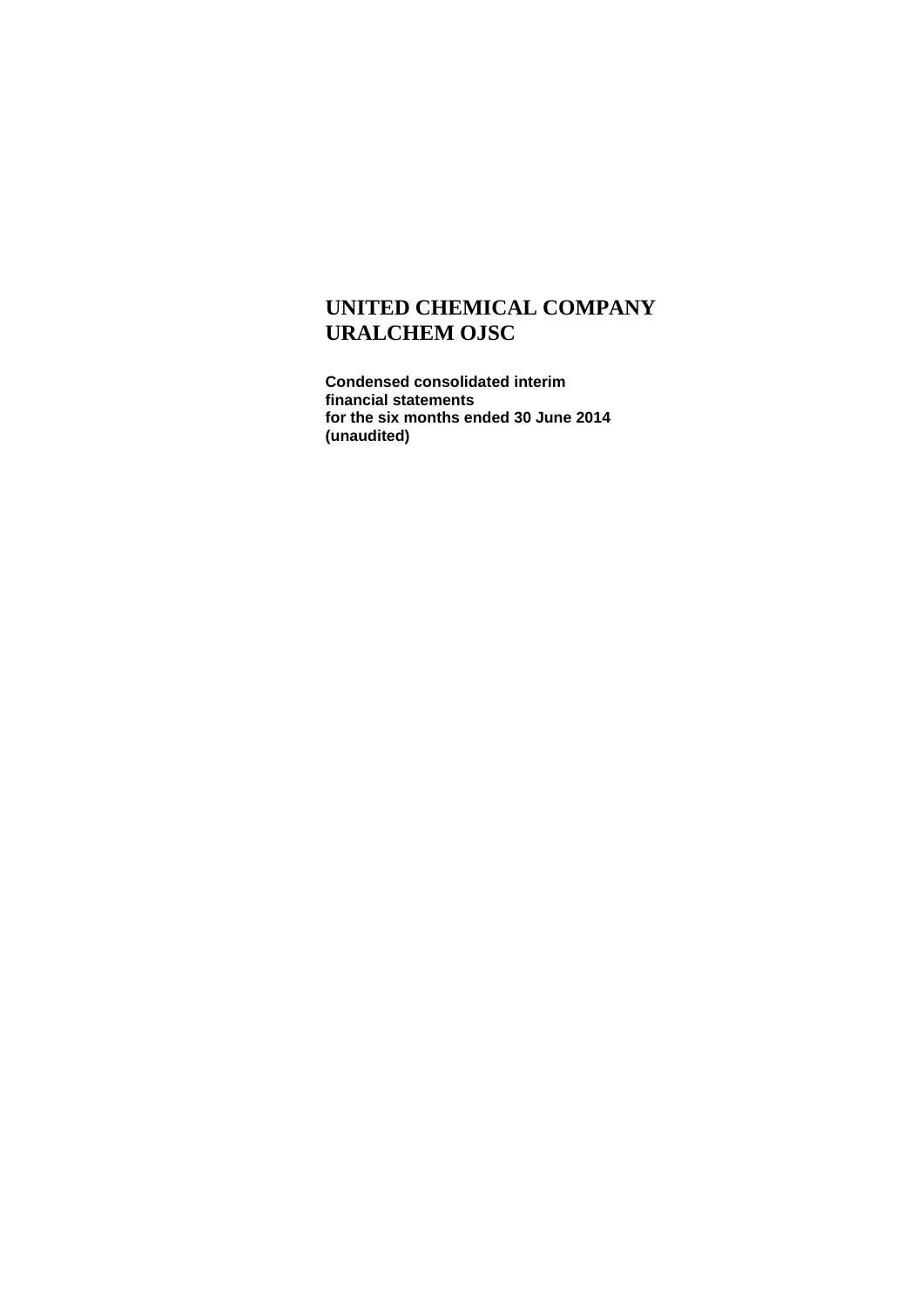#### **TABLE OF CONTENTS**

# Statement of management's responsibilities for the preparation and approval of the condensed consolidated interim financial statements for the six months ended 30 June 2014 ........................................................................................ 1 Independent auditor's report on review of condensed consolidated interim financial statements ................................ 2 Condensed consolidated interim financial statements for the six months ended 30 June 2014 (unaudited): Consolidated interim statement of profit or loss .......................................................................................................... 3 Consolidated interim statement of profit or loss and other comprehensive income ..................................................... 4 Consolidated interim statement of financial position ................................................................................................... 5 Consolidated interim statement of cash flows ...........................................................................................................6-7 Consolidated interim statement of changes in equity ................................................................................................... 8 Selective notes to the condensed consolidated interim financial statements............................................................9-22

#### **Page**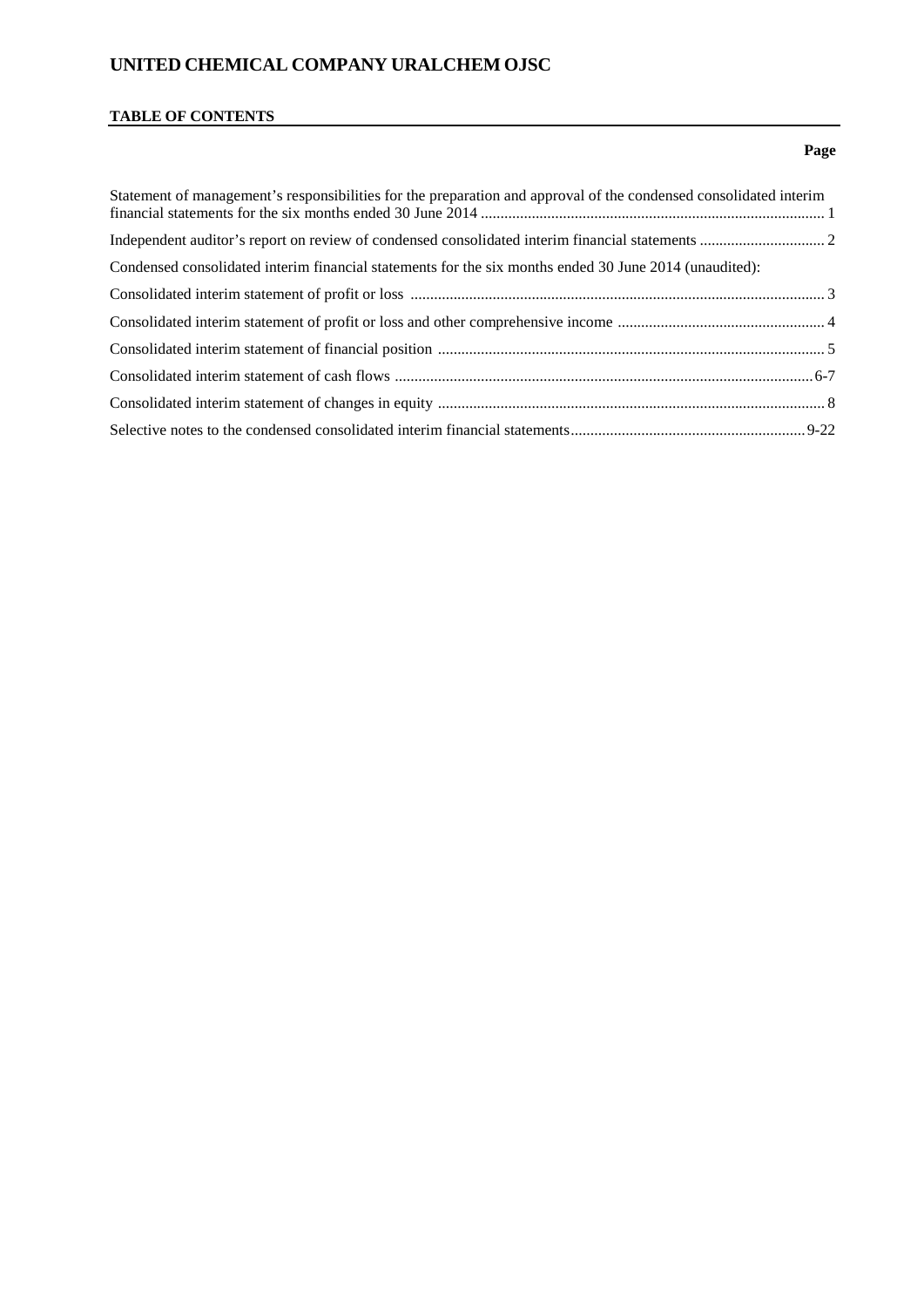#### **STATEMENT OF MANAGEMENT'S RESPONSIBILITIES FOR THE PREPARATION AND APPROVAL OF THE CONDENSED CONSOLIDATED INTERIM FINANCIAL STATEMENTS FOR THE SIX MONTHS ENDED 30 JUNE 2014 (UNAUDITED)**

The following statement, which should be read in conjunction with the independent auditor's report on review of the condensed consolidated interim financial statements set out on page 2, is made with a view to distinguishing the respective responsibilities of management and those of the independent auditor in relation to the condensed consolidated interim financial statements of United Chemical Company UralChem OJSC and its subsidiaries (together, "the Group").

Management is responsible for the preparation of condensed consolidated interim financial statements that present fairly the financial position of the Group as at 30 June 2014, and the results of its operations, cash flows and changes in equity for the six months then ended, in accordance with International Accounting Standard 34 *Interim Financial Reporting*.

In preparing the condensed consolidated interim financial statements, management is responsible for:

- selecting suitable accounting principles and applying them consistently;
- making judgements and estimates that are reasonable and prudent;
- stating whether International Financial Reporting Standards have been followed, subject to any material departures disclosed and explained in the condensed consolidated interim financial statements; and
- preparing the condensed consolidated interim financial statements on a going concern basis, unless it is inappropriate to presume that the Group will continue in business for the foreseeable future.

Management is also responsible for:

• designing, implementing and maintaining an effective system of internal controls, throughout the Group;

\_\_\_\_\_\_\_\_\_\_\_\_\_\_\_\_\_\_\_\_\_\_\_\_\_ \_\_\_\_\_\_\_\_\_\_\_\_\_\_\_\_\_\_\_\_\_\_\_\_\_

- maintaining statutory accounting records in compliance with local legislation and accounting standards in the respective jurisdictions in which the Group operates;
- taking steps to safeguard the assets of the Group; and
- detecting and preventing fraud and other irregularities.

The condensed consolidated interim financial statements for the six months ended 30 June 2014 were approved on 29 August 2014 by:

Andrey Pakhomenkov **Dmitry Tatyanin**<br>
Chief financial officer **Deputy Chief Exe** 

Deputy chief executive officer

Moscow, Russia 29 August 2014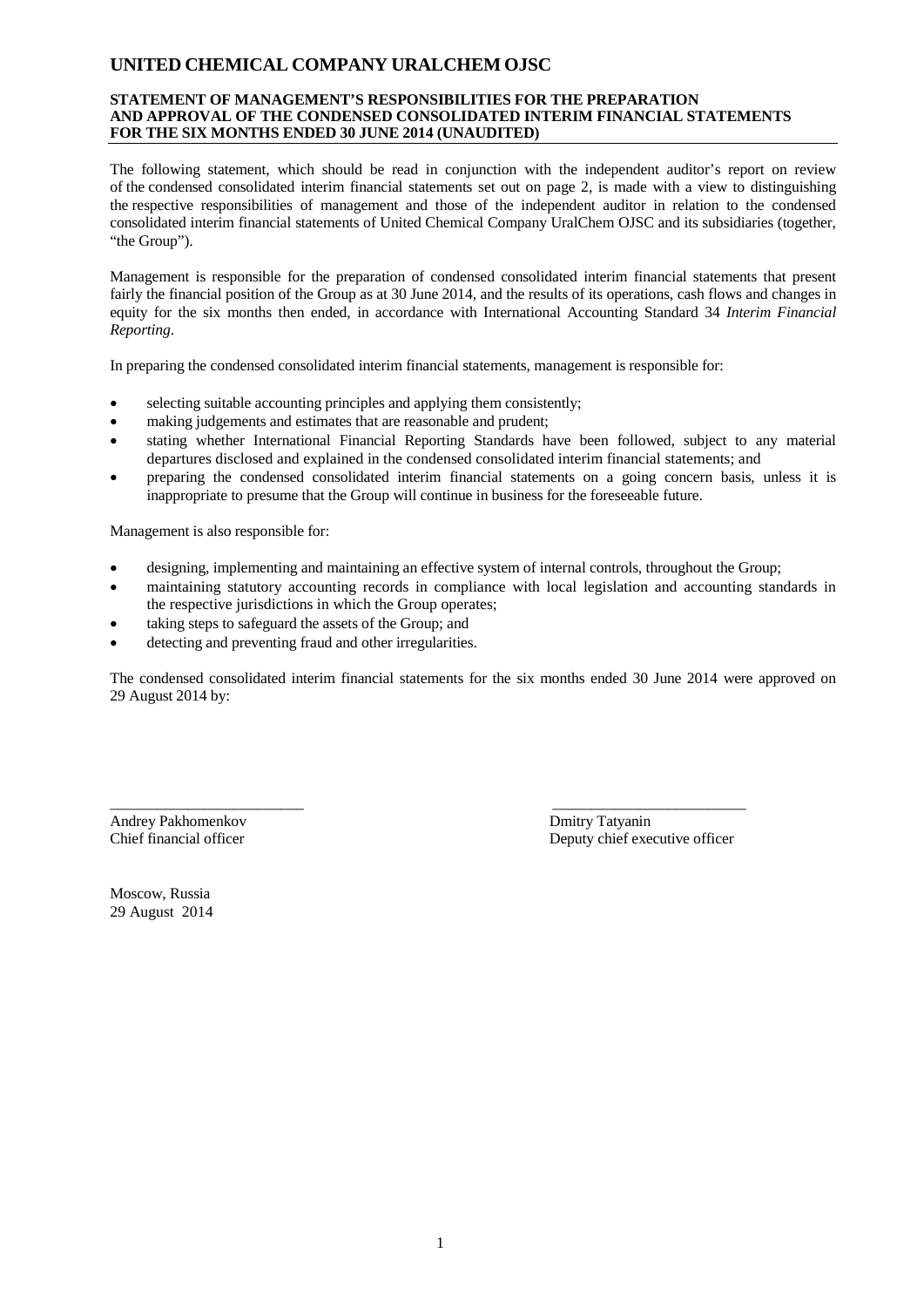# Deloitte.

ZAO Deloitte & Touche CIS 5 Lesnava Street Moscow, 125047 Russia

Tel: +7 (495) 787 06 00 Fax: +7 (495) 787 06 01 www.deloitte.ru

## **INDEPENDENT AUDITOR'S REPORT** ON REVIEW OF THE CONDENSED CONSOLIDATED INTERIM FINANCIAL STATEMENTS

#### **To the Shareholders of United Chemical Company UralChem OJSC:**

We have reviewed the accompanying condensed consolidated interim statement of financial position of United Chemical Company UralChem OJSC and its subsidiaries (collectively, "the Group") as at 30 June 2014 and the related condensed consolidated interim statements of profit or loss and other comprehensive income, cash flows and changes in equity for the six months then ended, and a summary of significant accounting policies and other explanatory notes. Management is responsible for the preparation and fair presentation of these condensed consolidated interim financial statements in accordance with International Accounting Standard 34, *Interim Financial Reporting* ("IAS 34"). Our responsibility is to express a conclusion on these condensed consolidated interim financial statements based on our review.

#### **Scope of Review**

We conducted our review in accordance with International Standard on Review Engagements 2410, *Review of Interim Financial Information Performed by the Independent Auditor of the Entity*. A review of condensed consolidated interim financial statements consists of making inquiries, primarily of persons responsible for financial and accounting matters, and applying analytical and other review procedures. A review is substantially less in scope than an audit conducted in accordance with International Standards on Auditing and consequently does not enable us to obtain assurance that we would become aware of all significant matters that might be identified in an audit. Accordingly, we do not express an audit opinion.

#### **Conclusion**

Based on our review, nothing has come to our attention that causes us to believe that the accompanying condensed consolidated interim financial statements are not prepared, in all material respects, in accordance with IAS 34.

Moscow, Russia 29 August 2014

Deloitte refers to one or more of Deloitte Touche Tohmatsu Limited, a UK private company limited but graduate refers to one or inview of member firms, each of which is a legally separate and independent<br>entity. Please see www.deloitte.com/about for a detailed description of the legal structure of Deloitte Touche Tohmatsu Limited and its member firms. Please see www.deloitte.com/ru/about for a detailed description of the legal structure of Deloitte CIS

© 2014 ZAO Deloitte & Touche CIS. All rights reserved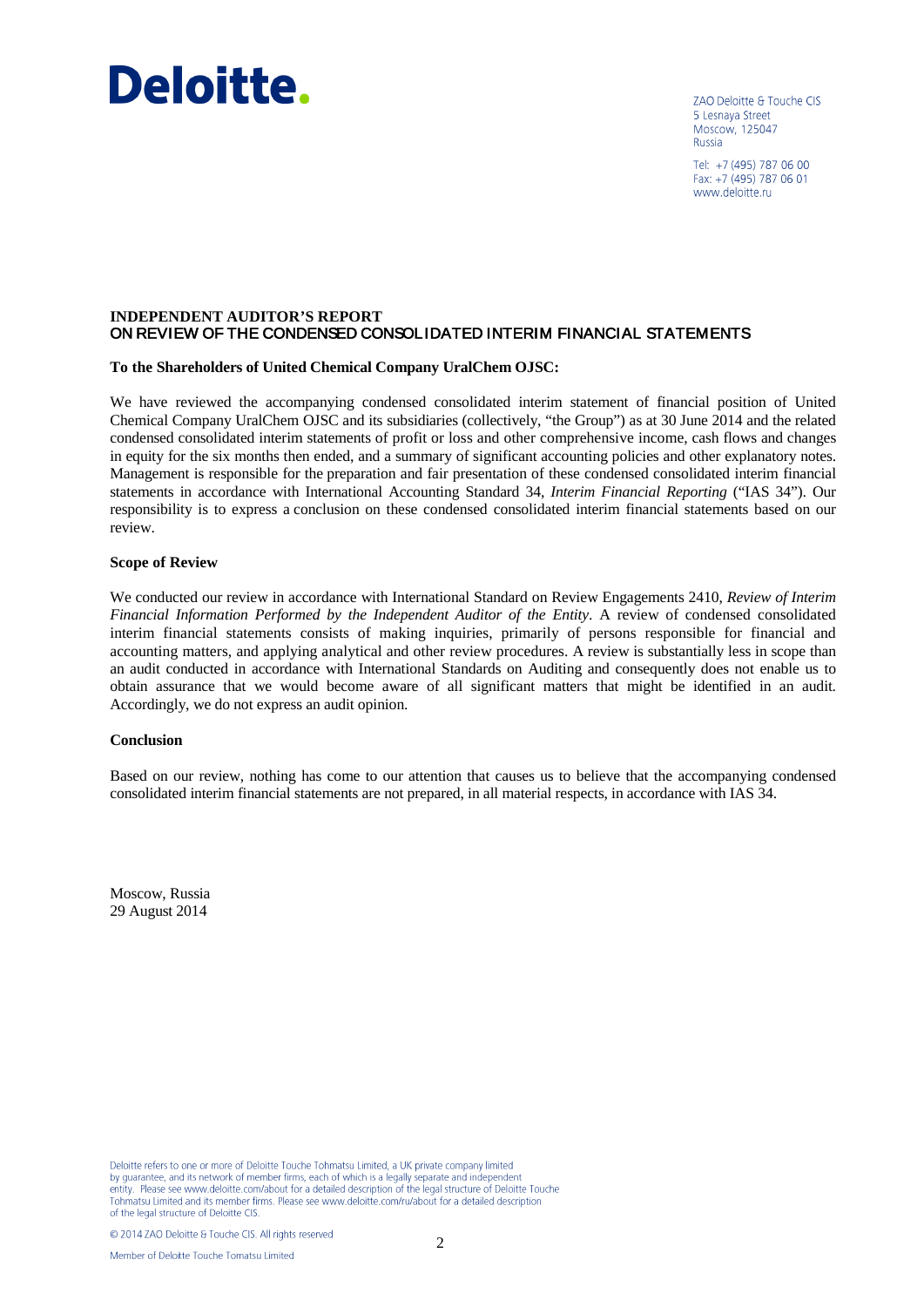## **CONSOLIDATED INTERIM STATEMENT OF PROFIT OR LOSS FOR THE SIX MONTHS ENDED 30 JUNE 2014 (UNAUDITED)**

All amounts are in thousands of Russian roubles unless otherwise stated

|                                                           |                | Six months ended 30 June |              | Three months ended 30 June |             |  |
|-----------------------------------------------------------|----------------|--------------------------|--------------|----------------------------|-------------|--|
|                                                           | <b>Notes</b>   | 2014                     | 2013         | 2014                       | 2013        |  |
| <b>Revenue</b>                                            |                |                          |              |                            |             |  |
| Sales of goods                                            | $\overline{4}$ | 35,309,213               | 38,698,476   | 16,528,802                 | 18,632,768  |  |
| Other sales                                               |                | 1,227,642                | 1,363,829    | 600,391                    | 653,987     |  |
| <b>Total revenue</b>                                      |                | 36,536,855               | 40,062,305   | 17,129,193                 | 19,286,755  |  |
| Cost of sales                                             | 5              | (15, 337, 583)           | (16,917,360) | (7,150,878)                | (8,098,307) |  |
| Gross profit                                              |                | 21,199,272               | 23,144,945   | 9,978,315                  | 11,188,448  |  |
| Selling and distribution expenses                         | 6              | (8,074,409)              | (8,387,261)  | (3,704,634)                | (4,211,971) |  |
| General and administrative expenses                       | 7              | (2,505,124)              | (2,410,620)  | (1,208,315)                | (1,244,853) |  |
| Other operating income                                    |                | 220,736                  | 65,323       | 144,491                    | (63,033)    |  |
| Other operating expenses                                  |                | (1, 135, 754)            | (194, 873)   | (773, 578)                 | (122, 739)  |  |
| <b>Operating profit</b>                                   |                | 9,704,721                | 12,217,514   | 4,436,279                  | 5,545,852   |  |
| Interest and other finance income                         |                | 25,083                   | 465,110      | 13,781                     | 439,137     |  |
| Interest and other finance expense                        |                | (3,922,072)              | (1,290,413)  | (1,992,806)                | (750, 905)  |  |
| Share of gain/(loss) of associates                        | 9              | 231,147                  | (788)        | 243,964                    | 4,369       |  |
| Impairment of non-current assets                          |                | (15,983)                 |              | (15,983)                   |             |  |
| Foreign exchange (loss)/gain<br>from financing activities |                | (4,011,770)              | (1,841,788)  | 9,550,116                  | (1,437,508) |  |
| Profit before tax                                         |                |                          |              |                            |             |  |
|                                                           |                | 2,011,126                | 9,549,635    | 12,235,351                 | 3,800,945   |  |
| Income tax expense                                        |                | (1,488,314)              | (1,531,809)  | (2,812,386)                | (621,044)   |  |
| Profit for the period                                     |                | 522,812                  | 8,017,826    | 9,422,965                  | 3,179,901   |  |
| Attributable to:                                          |                |                          |              |                            |             |  |
| Shareholders of the Company                               |                | 500,297                  | 8,052,596    | 9,410,642                  | 3,191,680   |  |
| Non-controlling interests                                 |                | 22,515                   | (34,770)     | 12,323                     | (11,779)    |  |
|                                                           |                | 522,812                  | 8,017,826    | 9,422,965                  | 3,179,901   |  |
| Earnings per share                                        |                |                          |              |                            |             |  |
| Weighted average number of                                |                |                          |              |                            |             |  |
| ordinary shares in issue during                           |                |                          |              |                            |             |  |
| the period                                                |                | 500,000,000              | 500,000,000  | 500,000,000                | 500,000,000 |  |
| Basic and diluted earnings per                            |                |                          |              |                            |             |  |
| share (Russian roubles)                                   |                | 1.0                      | 16.1         | 18.8                       | 6.4         |  |

The notes on pages 9 to 22 are an integral part of these condensed consolidated interim financial statements.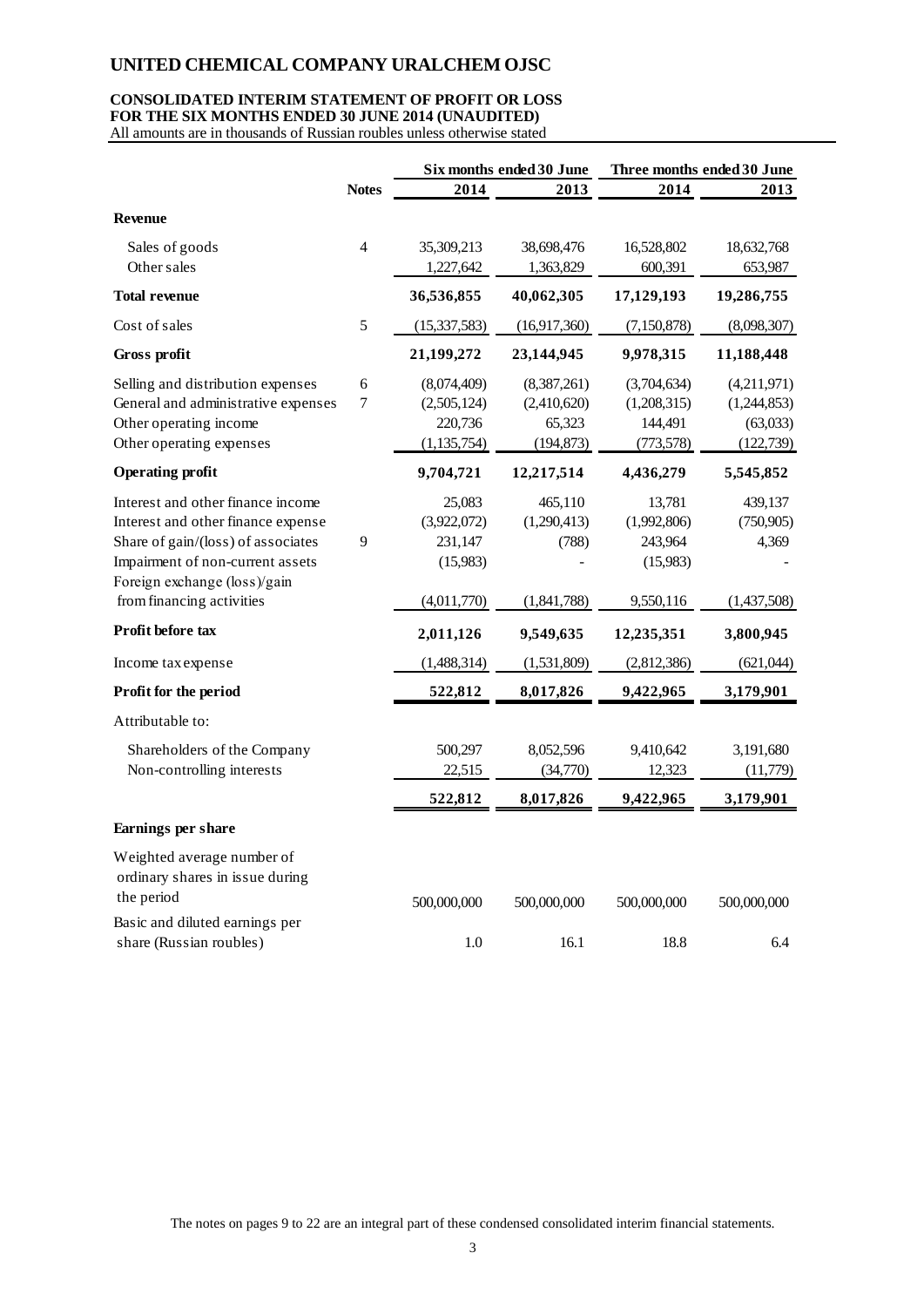## **CONSOLIDATED INTERIM STATEMENT OF PROFIT OR LOSS AND OTHER COMPREHENSIVE INCOME FOR THE SIX MONTHS ENDED 30 JUNE 2014 (UNAUDITED)**

All amounts are in thousands of Russian roubles unless otherwise stated

|                                                                    |           | Six months ended 30 June |            | Three months ended 30 June |
|--------------------------------------------------------------------|-----------|--------------------------|------------|----------------------------|
|                                                                    | 2014      | 2013                     | 2014       | 2013                       |
| <b>Profit for the period</b>                                       | 522,812   | 8,017,826                | 9,422,965  | 3,179,901                  |
| <i>Items to be subsequently</i><br>reclassified to profit or loss: |           |                          |            |                            |
| Exchange differences on                                            |           |                          |            |                            |
| translating foreign operations                                     | 858,872   | 509,134                  | (141, 431) | 534,818                    |
| Items not to be subsequently<br>reclassified to profit or loss:    |           |                          |            |                            |
| Actuarial losses                                                   |           | (39, 829)                |            | (39, 829)                  |
| <b>Total comprehensive income</b>                                  |           |                          |            |                            |
| for the period                                                     | 1,381,684 | 8,487,131                | 9,281,534  | 3,674,890                  |
| Attributable to:                                                   |           |                          |            |                            |
| Shareholders of the Company                                        | 1,359,169 | 8,521,901                | 9,269,211  | 3,686,669                  |
| Non-controlling interests                                          | 22,515    | (34,770)                 | 12,323     | (11,779)                   |
|                                                                    | 1,381,684 | 8,487,131                | 9,281,534  | 3,674,890                  |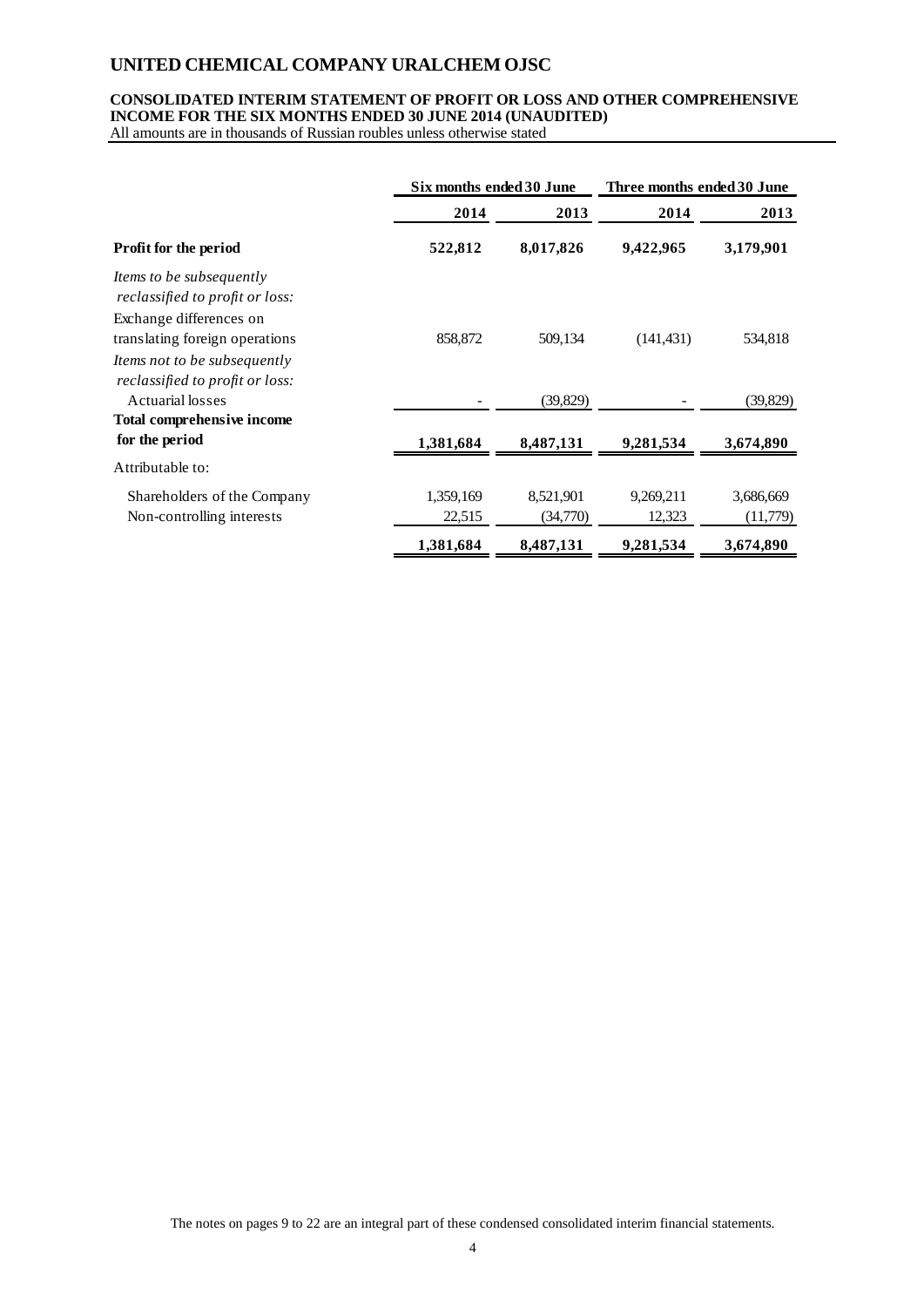## **CONSOLIDATED INTERIM STATEMENT OF FINANCIAL POSITION**

**AS AT 30 JUNE 2014 (UNAUDITED)**

All amounts are in thousands of Russian roubles unless otherwise stated

|                                      | <b>Notes</b> | 30 June 2014 | 31 December 2013 |
|--------------------------------------|--------------|--------------|------------------|
| <b>ASSETS</b>                        |              |              |                  |
| Non-current assets                   |              |              |                  |
| Property, plant and equipment        | 8            | 29,956,989   | 29,764,042       |
| Goodwill                             |              | 10,501,400   | 10,501,400       |
| Intangible assets                    |              | 274,623      | 286,975          |
| Investments in associates            | 9            | 124,849,907  | 125,575,900      |
| Inventories                          | 10           | 1,012,374    | 1,032,708        |
| Available-for-sale investments       | 11           | 5,588,764    | 5,127,721        |
| Other financial assets               |              | 30,258       | 34,192           |
| Deferred tax assets                  |              | 880,021      | 929,403          |
|                                      |              | 173,094,336  | 173,252,341      |
| <b>Current</b> assets                |              |              |                  |
| Inventories                          | 10           | 4,534,686    | 4,694,477        |
| Trade and other receivables          |              | 3,869,678    | 3,942,981        |
| Advances paid and prepaid expenses   |              | 1,085,850    | 1,157,622        |
| Income tax receivable                |              | 258,634      | 430,717          |
| Other taxes receivable               |              | 2,589,469    | 2,764,731        |
| Other financial assets               |              | 79,169       | 40,160           |
| Cash and cash equivalents            |              | 7,591,776    | 3,805,538        |
|                                      |              | 20,009,262   | 16,836,226       |
| <b>TOTAL ASSETS</b>                  |              | 193,103,598  | 190,088,567      |
| <b>EQUITY AND LIABILITIES</b>        |              |              |                  |
| <b>Capital and reserves</b>          |              |              |                  |
| Share capital                        | 12           | 2,000,000    | 2,000,000        |
| Additional paid-in capital           |              | 2,291,705    | 2,228,220        |
| Foreign currency translation reserve |              | 1,449,692    | 590,820          |
| Retained earnings                    |              | 22,567,948   | 22,067,651       |
| Equity attributable to shareholders  |              |              |                  |
| of the Company                       |              | 28,309,345   | 26,886,691       |
|                                      |              |              |                  |
| Non-controlling interests            |              | 237,016      | 213,432          |
| <b>Total equity</b>                  |              | 28,546,361   | 27,100,123       |
| <b>Non-current liabilities</b>       |              |              |                  |
| Loans and borrowings                 | 13           | 135,419,277  | 127,941,704      |
| Obligations under finance leases     |              | 2,018,828    | 2,265,881        |
| Retirement benefit obligations       |              | 540,999      | 527,245          |
| Deferred tax liabilities             |              | 1,605,559    | 1,630,536        |
|                                      |              | 139,584,663  | 132,365,366      |
| <b>Current liabilities</b>           |              |              |                  |
| Loans and borrowings                 | 13           | 20,542,798   | 21,779,882       |
| Obligations under finance leases     |              | 892,713      | 815,271          |
| Trade and other payables             |              | 2,729,142    | 6,337,187        |
| Advances received                    |              | 326,996      | 1,252,506        |
| Income tax payable                   |              | 215,979      | 215,995          |
| Other taxes payable                  |              | 264,946      | 222,237          |
|                                      |              | 24,972,574   | 30,623,078       |
| <b>Total liabilities</b>             |              | 164,557,237  | 162,988,444      |
| <b>TOTAL EQUITY AND LIABILITIES</b>  |              | 193,103,598  | 190,088,567      |

The notes on pages 9 to 22 are an integral part of these condensed consolidated interim financial statements.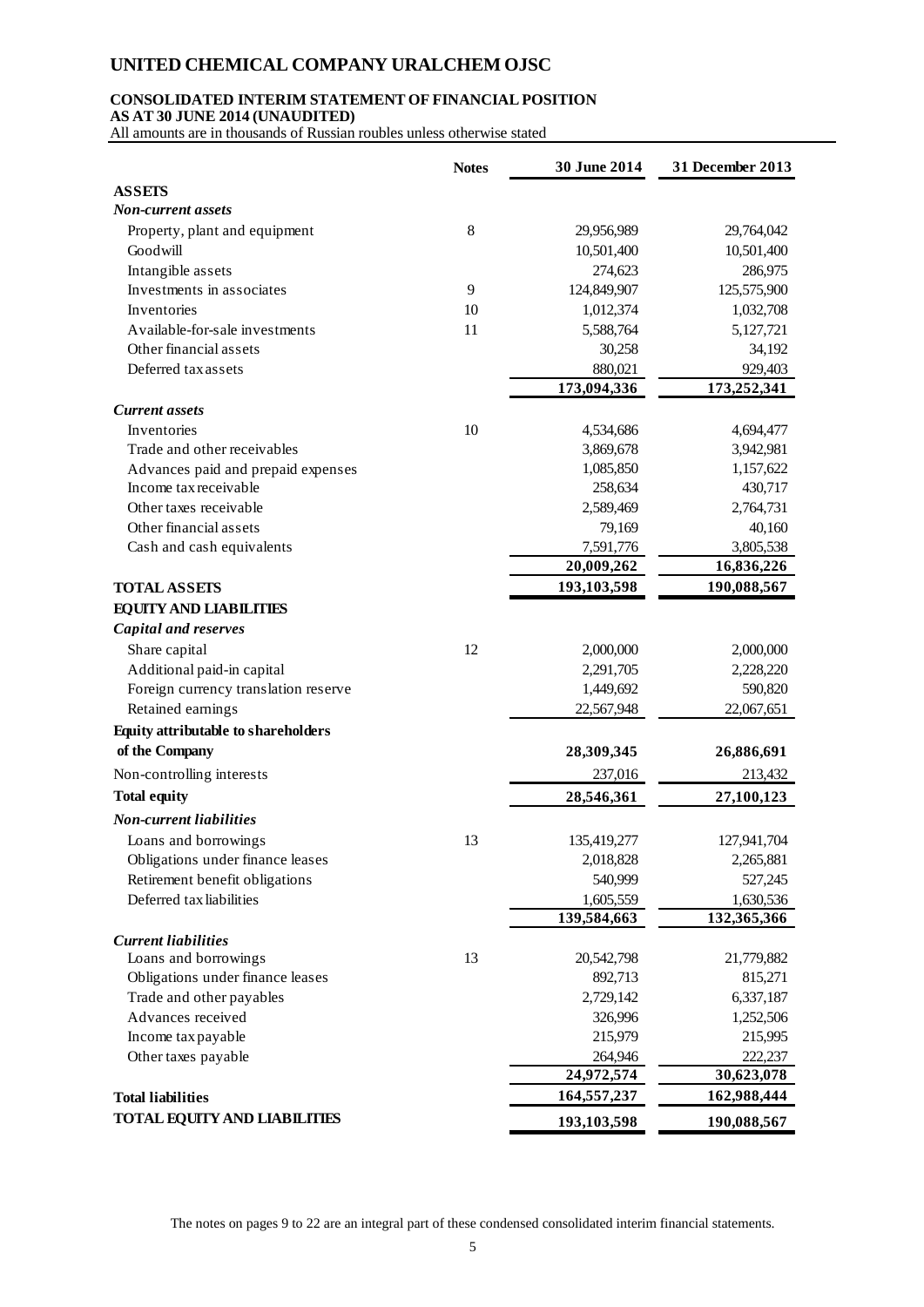#### **CONSOLIDATED INTERIM STATEMENT OF CASH FLOWS FOR THE SIX MONTHS ENDED 30 JUNE 2014 (UNAUDITED)**

All amounts are in thousands of Russian roubles unless otherwise stated

|                                                     | <b>Six months ended</b><br>30 June 2014 | Six months ended<br>30 June 2013 |
|-----------------------------------------------------|-----------------------------------------|----------------------------------|
| <b>Operating activities</b>                         |                                         |                                  |
| <b>Profit before tax</b>                            | 2,011,126                               | 9,549,635                        |
| Adjustments for:                                    |                                         |                                  |
| Depreciation of property, plant and equipment       | 1,815,124                               | 1,753,822                        |
| Amortisation of intangible assets                   | 49,171                                  | 40,543                           |
| Change in provisions and allowances                 | 235,630                                 | 214,177                          |
| Write-down of inventory to net realisable value     | 90,056                                  | 46,179                           |
| Loss on disposal of property, plant and equipment   | 12,019                                  | 120,386                          |
| Loss on impairment of non-current assets            | 15,983                                  |                                  |
| Foreign exchange loss, net                          | 4,891,478                               | 1,849,308                        |
| Share of (income)/loss of associates                | (231, 147)                              | 788                              |
| Profit on disposal of subsidiaries                  |                                         | (35,074)                         |
| Share-based compensation                            | 63,485                                  | 99,161                           |
| Interest and other finance income                   | (25,083)                                | (465, 110)                       |
| Interest and other finance expense                  | 3,922,072                               | 1,290,413                        |
| Operating cash flows before working capital changes | 12,849,914                              | 14,464,228                       |
| Change in inventory                                 | 106,178                                 | (98, 675)                        |
| Change in trade and other receivables               | 1,048,809                               | (374, 285)                       |
| Change in advances paid and prepaid expenses        | 71,546                                  | (83,917)                         |
| Change in other taxes receivable                    | 50,897                                  | (354, 306)                       |
| Change in retirement benefit obligations            | 13,754                                  | (64)                             |
| Change in trade and other payables                  | (291,069)                               | 387,406                          |
| Change in advances received                         | (925, 510)                              | (841, 424)                       |
| Change in other taxes payable                       | 54,356                                  | 249,773                          |
| Cash generated from operations                      | 12,978,875                              | 13,348,736                       |
| Interest paid, net                                  | (1,471,546)                             | (917, 280)                       |
| Income tax paid                                     | (1,299,635)                             | (2,592,192)                      |
| Net cash generated from operating activities        | 10,207,694                              | 9,839,264                        |

The notes on pages 9 to 22 are an integral part of these condensed consolidated interim financial statements.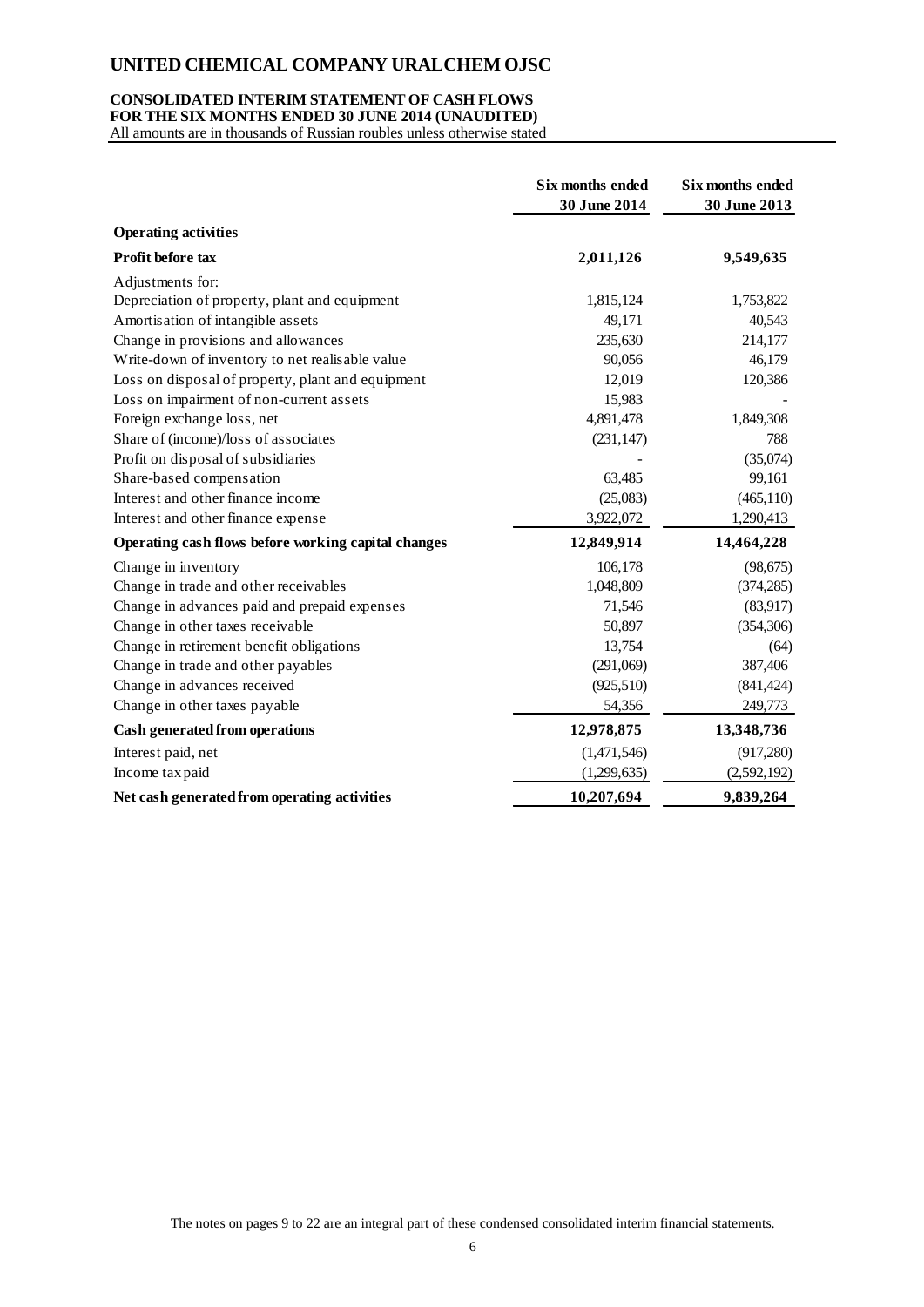## **CONSOLIDATED INTERIM STATEMENT OF CASH FLOWS**

**FOR THE SIX MONTHS ENDED 30 JUNE 2014 (UNAUDITED)** All amounts are in thousands of Russian roubles unless otherwise stated

|                                                           | Six months ended<br>30 June 2014 | Six months ended<br>30 June 2013 |
|-----------------------------------------------------------|----------------------------------|----------------------------------|
| <b>Investing activities</b>                               |                                  |                                  |
| Proceeds from disposal of subsidiaries, net               |                                  | 98,743                           |
| Acquisition of available-for-sale investments             | (460, 688)                       |                                  |
| Proceeds from disposal of available-for-sale investments  |                                  | 85,000                           |
| Payments for acquisition of property, plant and equipment | (1,758,494)                      | (2,209,145)                      |
| Proceeds from sale of property, plant and equipment       | 180,498                          | 94,408                           |
| Payments for acquisition of intangible assets             | (36, 819)                        | (35,046)                         |
| Loans issued                                              | (36,580)                         | (403, 056)                       |
| Proceeds from repayment of loans issued                   | 3,261                            | 1,203,476                        |
| Dividends received                                        |                                  | 370,236                          |
| Interest received                                         | 21,769                           | 47,393                           |
| Net cash used in investing activities                     | (2,087,053)                      | (747, 991)                       |
| <b>Financing activities</b>                               |                                  |                                  |
| Proceeds from short-term loans and borrowings             | 4,277,524                        | 2.586                            |
| Proceeds from long-term loans and borrowings              | 7,247,467                        | 6,690,163                        |
| Repayment of short-term loans and borrowings              | (11, 544, 155)                   | (5,059)                          |
| Repayment of long-term loans and borrowings               | (156, 691)                       | (14,015,659)                     |
| Repayment of principal amounts of finance leases          | (455, 024)                       | (223, 838)                       |
| Dividends paid to the shareholders                        | (3,475,000)                      | (4,200,000)                      |
| Net cash used in financing activities                     | (4, 105, 879)                    | (11,751,807)                     |
| Net increase/(decrease) in cash and cash equivalents      | 4,014,762                        | (2,660,534)                      |
| Cash and cash equivalents at the beginning of the period  | 3,805,538                        | 5,392,432                        |
| Effect of exchange rate changes on the balance            |                                  |                                  |
| of cash held in foreign currencies                        | (228, 524)                       | 867,326                          |
| Cash and cash equivalents at the end of the period        | 7,591,776                        | 3,599,224                        |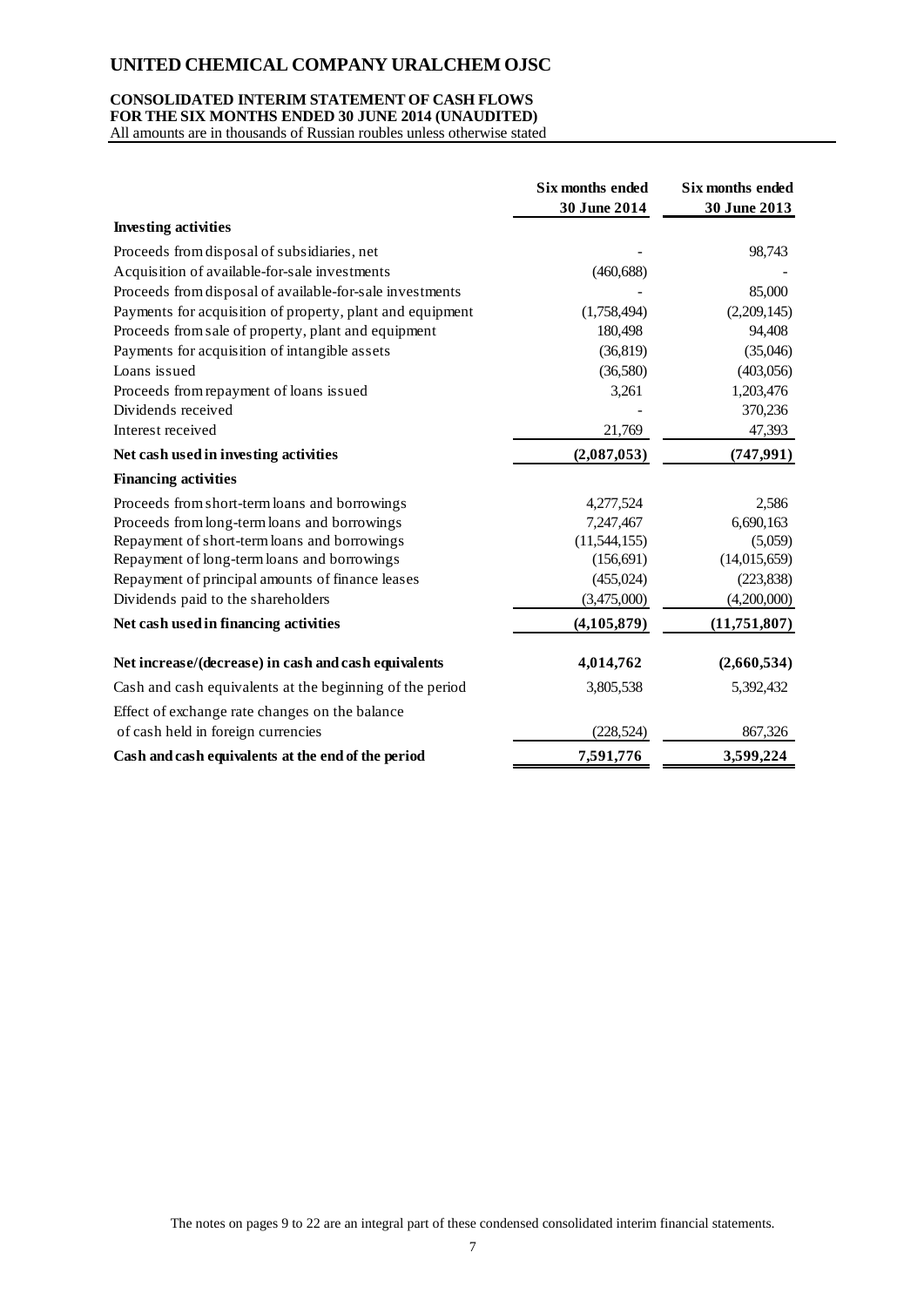## **CONSOLIDATED INTERIM STATEMENT OF CHANGES IN EQUITY FOR THE SIX MONTHS ENDED 30 JUNE 2014 (UNAUDITED)**

All amounts are in thousands of Russian roubles unless otherwise stated

|                                                                   |              | <b>Attributable to shareholders of the Company</b> |                                         |                                               |                             |                      |                                  |                      |
|-------------------------------------------------------------------|--------------|----------------------------------------------------|-----------------------------------------|-----------------------------------------------|-----------------------------|----------------------|----------------------------------|----------------------|
|                                                                   | <b>Notes</b> | <b>Share</b><br>capital                            | <b>Additional</b><br>paid-in<br>capital | Foreign<br>currency<br>translation<br>reserve | <b>Retained</b><br>earnings | <b>Total</b>         | Non-<br>controlling<br>interests | <b>Total</b>         |
| <b>Balance as at 1 January 2013</b>                               |              | 000,000,2                                          | 1,928,451                               | 175,198                                       | 19,016,591                  | 23,120,240           | 325,901                          | 23,446,141           |
| <b>Dividends</b>                                                  |              |                                                    |                                         |                                               | (1,600,000)                 | (1,600,000)          |                                  | (1,600,000)          |
| Profit/(loss) for the period<br>Other comprehensive income/(loss) |              |                                                    |                                         | 509,134                                       | 8,052,596<br>(39, 829)      | 8,052,596<br>469,305 | (34,770)                         | 8,017,826<br>469,305 |
| Total comprehensive income/(loss)<br>for the period               |              |                                                    |                                         | 509,134                                       | 8,012,767                   | 8,521,901            | (34,770)                         | 8,487,131            |
| Share-based payments                                              | 14           |                                                    | 99,161                                  |                                               |                             | 99,161               |                                  | 99,161               |
| Balance as at 30 June 2013                                        |              | 2,000,000                                          | 2,027,612                               | 684,332                                       | 25,429,358                  | 30,141,302           | 291,131                          | 30,432,433           |
| <b>Balance as at 1 January 2014</b>                               |              | 2,000,000                                          | 2,228,220                               | 590,820                                       | 22,067,651                  | 26,886,691           | 213,432                          | 27,100,123           |
| Profit for the period<br>Other comprehensive income               |              |                                                    |                                         | 858,872                                       | 500,297                     | 500,297<br>858,872   | 22,515                           | 522,812<br>858,872   |
| Total comprehensive income<br>for the period                      |              |                                                    |                                         | 858,872                                       | 500,297                     | 1,359,169            | 22,515                           | 1,381,684            |
| Share-based payments                                              | 14           |                                                    | 63,485                                  |                                               |                             | 63,485               |                                  | 63,485               |
| Non-controlling interest arising on business<br>combination       |              |                                                    |                                         |                                               |                             |                      | 1,069                            | 1,069                |
| Balance as at 30 June 2014                                        |              | 2,000,000                                          | 2,291,705                               | 1,449,692                                     | 22,567,948                  | 28,309,345           | 237,016                          | 28,546,361           |

The notes on pages 9 to 22 are an integral part of these condensed consolidated interim financial statements.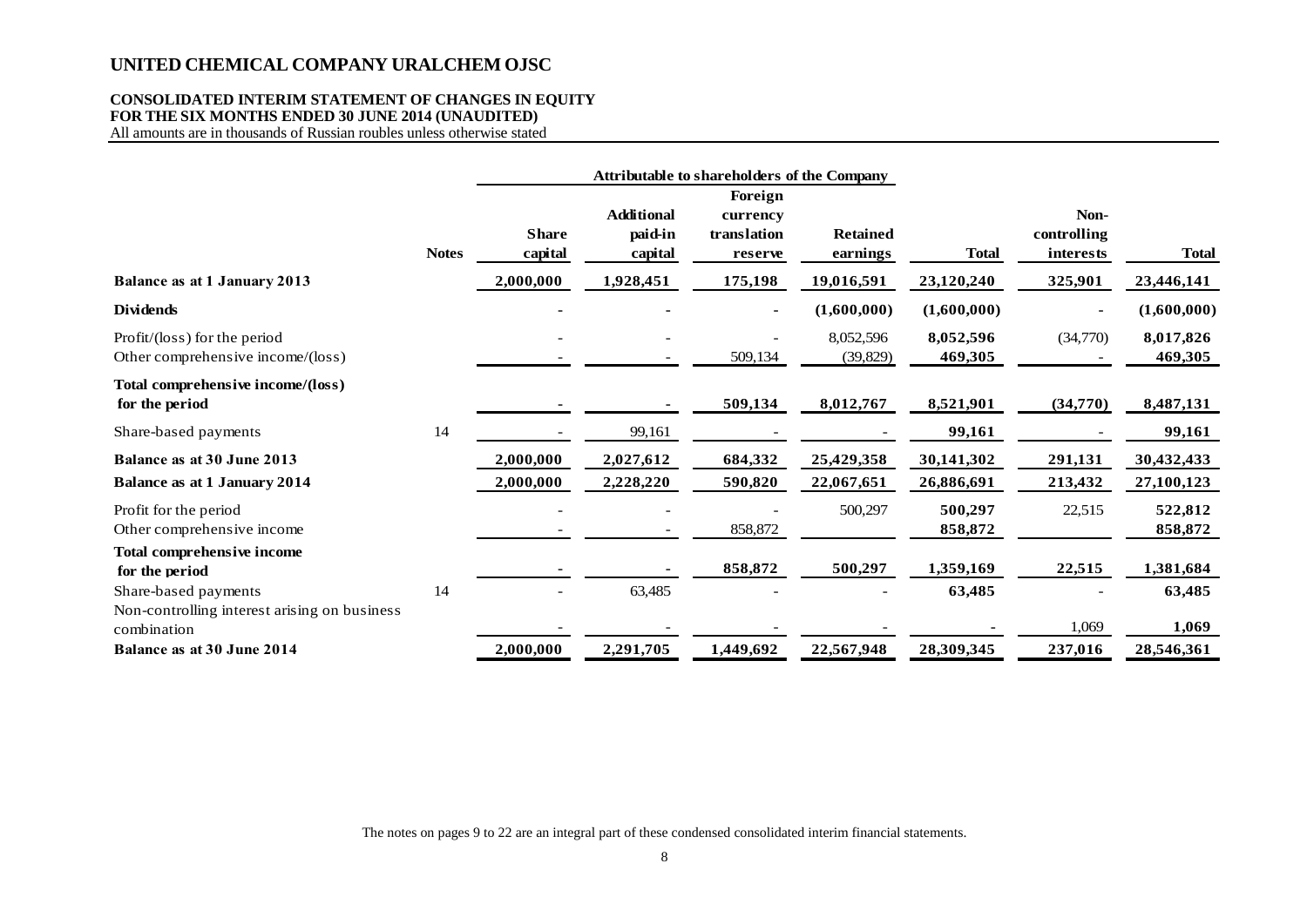#### **NOTES TO THE CONDENSED CONSOLIDATED INTERIM FINANCIAL STATEMENTS FOR THE SIX MONTHS ENDED 30 JUNE 2014 (UNAUDITED)** All amounts are in thousands of Russian roubles unless otherwise stated

## **1. GENERAL INFORMATION**

#### **Organisation**

United Chemical Company "UralChem" ("the Company") is an open joint stock company which was incorporated in Moscow on 22 October 2007.

As at 30 June 2014, the Company was 99.9999% owned by UralChem Holding P.L.C., incorporated in Cyprus. The remaining 0.0001% of the Company's shares was owned by CI-Chemical Invest Limited. The principal controlling shareholder of the Company is Mr. Dmitry A. Mazepin.

The Company's main office is located at Presnenskaya Naberezhnaya, 6/2, Moscow, Russia.

#### **Principal business activities**

The principal business activities of the Group are the production and distribution of mineral fertilisers. The main products of the Group are nitrogen based, phosphate based and complex fertilisers. The major production facilities of the Group are located in the Moscow, Perm and Kirov regions of the Russian Federation.

## **2. BASIS OF PREPARATION**

These financial statements have been prepared in accordance with International Accounting Standard 34 Interim Financial Reporting.

These financial statements are unaudited and do not include all the information and disclosures required in the annual financial statements. The Group omitted disclosures which would substantially duplicate the information contained in its audited annual consolidated financial statements for 2013 prepared in accordance with International Financial Reporting Standards ("IFRS"), such as accounting policies and details of accounts which have not changed significantly in amount or composition. Additionally, the Group has provided disclosures where significant events have occurred subsequent to the issuance of the Company's annual consolidated financial statements for 2013 prepared in accordance with IFRS. Management believes that the disclosures in these interim consolidated financial statements are adequate to make the information presented not misleading if these financial statements are read in conjunction with the Company's annual consolidated financial statements for 2013 prepared in accordance with IFRS. In the opinion of management, these financial statements reflect all adjustments necessary to present fairly the Group's financial position, results of operations, statements of changes in shareholders' equity and cash flows for the interim reporting periods.

## **3. SEGMENT INFORMATION**

For management purposes the Group is organised in two segments, Nitrogen Fertilisers and Phosphate Fertilisers. Operating results for these segments are reviewed by the Chief Executive Officer ("the chief operating decision maker") in order to assess performance and allocate resources.

- Nitrogen Fertilisers: The nitrogen fertilisers segment comprises subsidiaries engaged in the production of nitrogen based fertilisers, complex fertilisers, ammonia, inorganic acids and other chemical products. The major subsidiaries and branches allocated to the nitrogen fertilisers segment are KCCW Mineral Fertiliser Plant OJSC ("KCCW"), located in the Kirov region of the Russian Federation, Azot branch of UralChem OJSC ("Azot branch") and Mineral Fertilisers OJSC ("PMF"), located in the Perm region of the Russian Federation; and
- Phosphate Fertilisers: The phosphate fertilisers segment comprises subsidiaries engaged in the production of phosphate based fertilisers, complex fertilisers and inorganic acids. The major subsidiary allocated to the phosphate fertilisers segment is Voskresensk Mineral Fertilisers OJSC ("VMF"), located in the Moscow region of the Russian Federation. During the six months ended 30 June 2014 there has been a significant change in operational activities in the phosphate segment of the Group. VMF ceased production of inorganic acids and reduced production of phosphate based fertilizers. VMF produces phosphate based fertilizers, complex fertilizers and develops of new products.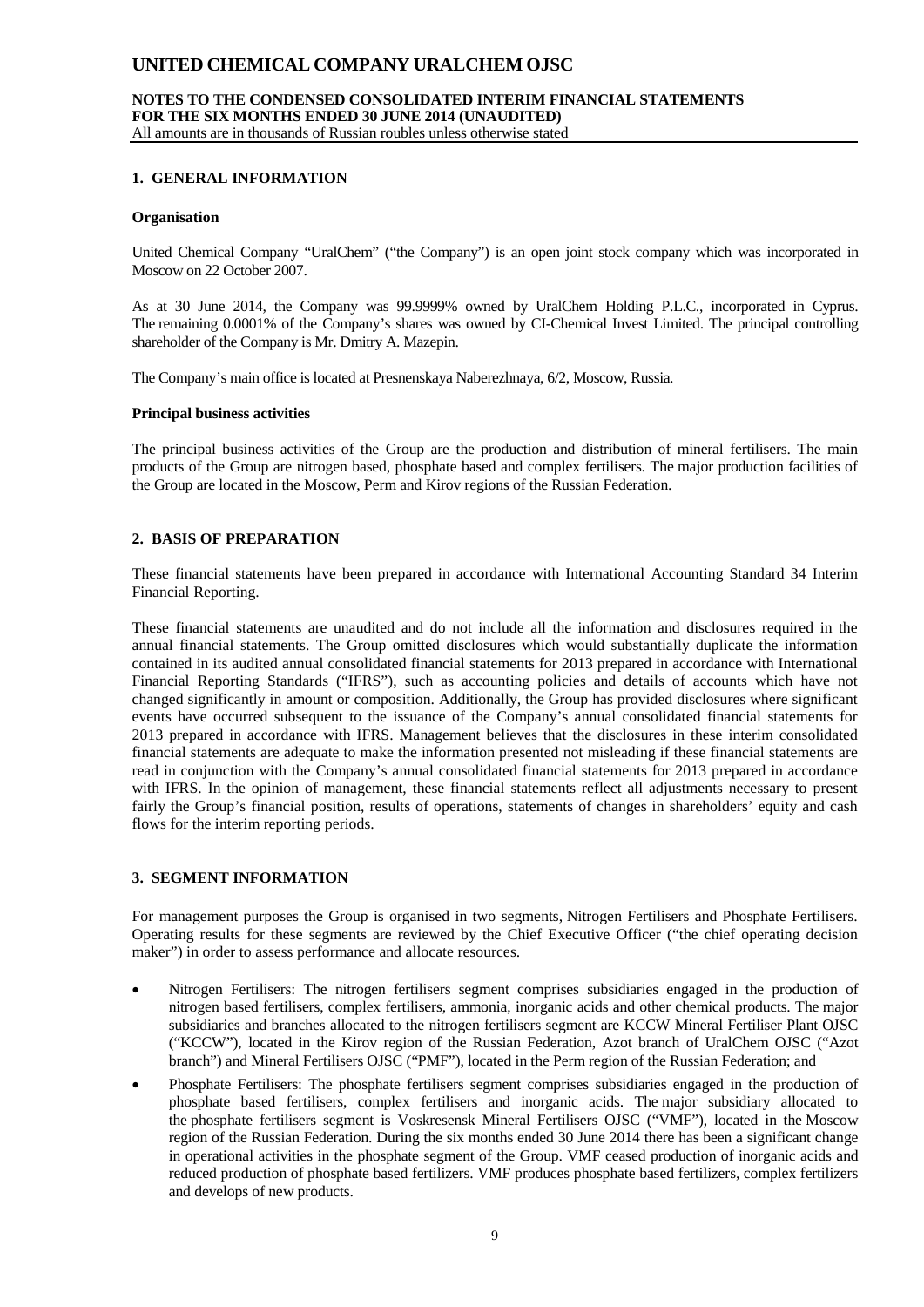## **NOTES TO THE CONDENSED CONSOLIDATED INTERIM FINANCIAL STATEMENTS FOR THE SIX MONTHS ENDED 30 JUNE 2014 (UNAUDITED)**

All amounts are in thousands of Russian roubles unless otherwise stated

The chief operating decision maker does not regularly review the operating results of other operations, which include smaller subsidiaries which are engaged in a variety of businesses, such as electricity and heat energy generation, construction, repairs and maintenance and processing of waste water. Accordingly, these operations are not reported as separate operating segments.

The profitability of the two operating segments is primarily measured based on OIBDA (operating profit adjusted for depreciation and amortisation) and net profit for the period. Since OIBDA is not a standard IFRS measure, the Group's definition of OIBDA may differ from that of other companies. Costs and assets of subsidiaries of the Group engaged in transportation, sales and marketing activities are allocated (pro rata volume of services rendered by these companies to the operating segments) to operating segments within management reports reviewed by the chief operating decision maker. Costs and assets of subsidiaries of the Group engaged in other operations are not allocated to operating segments within management reports reviewed by the chief operating decision maker. Other income and expenses of the Group not incorporated in calculation of the operating profit are also allocated to operating segments.

Segment information provided to the chief operating decision maker for the reportable segments for the six months ended 30 June 2014 is as follows:

| Six months ended 30 June 2014              | <b>Nitrogen</b><br>fertilisers | <b>Phosphate</b><br>fertilisers | <b>Total</b> |
|--------------------------------------------|--------------------------------|---------------------------------|--------------|
| Revenue from external customers            | 34,008,382                     | 1,300,831                       | 35,309,213   |
| Inter-segment revenue                      | 102,635                        | 3,566                           | 106,201      |
| <b>Total segment revenue</b>               | 34,111,017                     | 1,304,397                       | 35,415,414   |
| <b>OIBDA</b>                               | 14,048,346                     | (415,285)                       | 13,633,061   |
| Net profit/ $(\text{loss})$ for the period | 9,796,134                      | (585, 410)                      | 9,210,724    |
| Six months ended 30 June 2013              | <b>Nitrogen</b><br>fertilisers | <b>Phosphate</b><br>fertilisers | Total        |
| Revenue from external customers            | 32,840,824                     | 5,857,652                       | 38,698,476   |
| Inter-segment revenue                      | 835,937                        | 8,428                           | 844, 365     |
| <b>Total segment revenue</b>               | 33,676,761                     | 5,866,080                       | 39,542,841   |
| <b>OIBDA</b>                               | 15,486,813                     | 222,393                         | 15,709,206   |
| Net profit/ $(\text{loss})$ for the period | 10,984,712                     | (81,976)                        | 10,902,736   |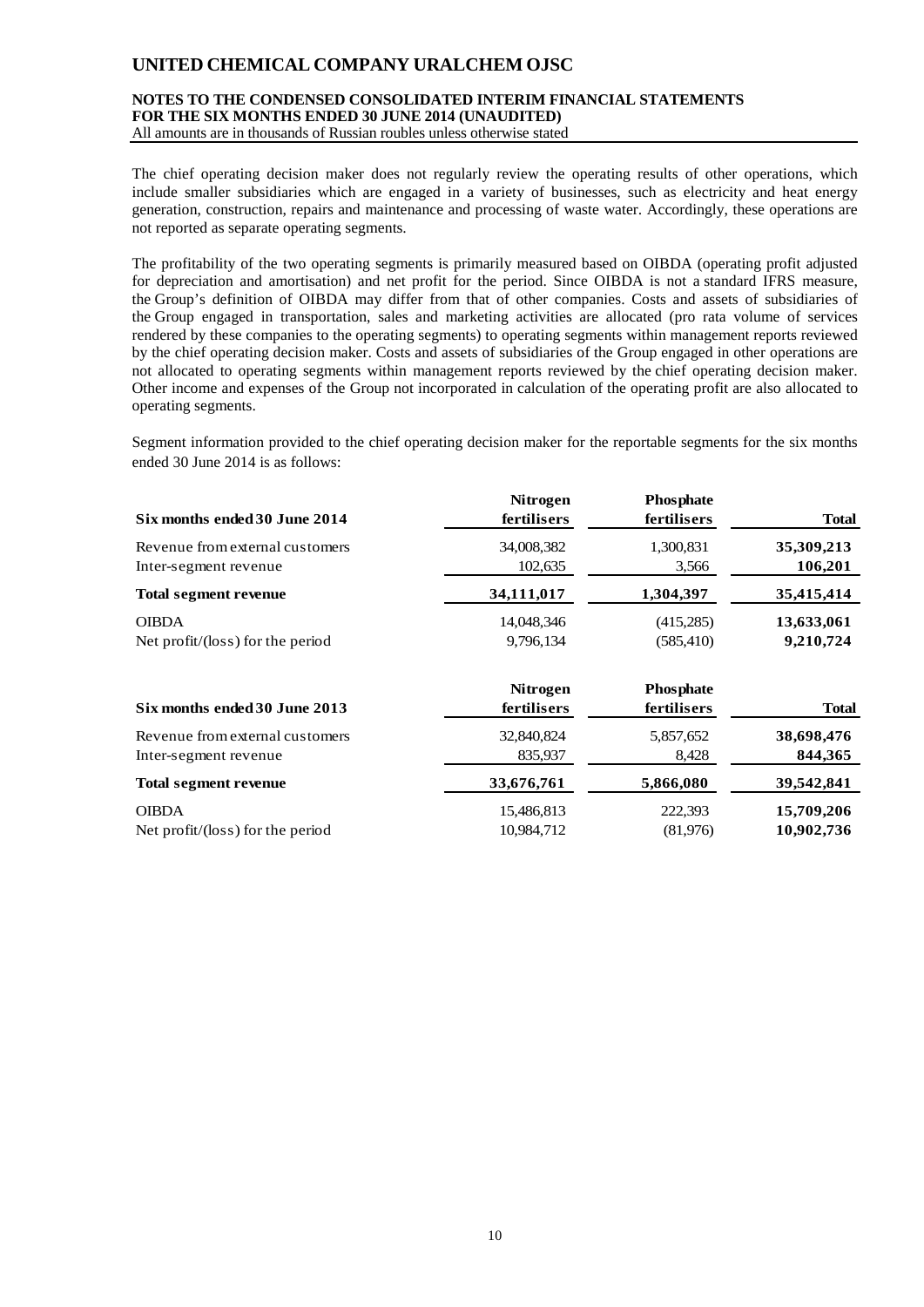## **NOTES TO THE CONDENSED CONSOLIDATED INTERIM FINANCIAL STATEMENTS FOR THE SIX MONTHS ENDED 30 JUNE 2014 (UNAUDITED)**

All amounts are in thousands of Russian roubles unless otherwise stated

The total reportable segment OIBDA and segment profit for the period are reconciled to consolidated profit as follows:

| Six months ended 30 June 2014                  | <b>Nitrogen</b><br>fertilisers | <b>Phosphate</b><br>fertilisers | <b>Total</b> |
|------------------------------------------------|--------------------------------|---------------------------------|--------------|
| Segment OIBDA                                  | 14,048,346                     | (415,285)                       | 13,633,061   |
| Segment amortisation and depreciation          | (1,648,815)                    | (81, 732)                       | (1,730,547)  |
| Segment income tax expense                     | (2,078,915)                    | (15,106)                        | (2,094,021)  |
| Segment income/(expense) from impairment       |                                |                                 |              |
| of non-current assets                          | 3,000                          | (18,983)                        | (15,983)     |
| Segment expense from financing activities,     |                                |                                 |              |
| net                                            | (527, 482)                     | (54, 304)                       | (581, 786)   |
| Segment profit/ $(\text{loss})$ for the period | 9,796,134                      | (585, 410)                      | 9,210,724    |
| <b>Unallocated activities</b>                  |                                |                                 |              |
| Depreciation and amortisation                  |                                |                                 | (133,748)    |
| Corporate overheads                            |                                |                                 | (2,022,212)  |
| Other expenses                                 |                                |                                 | (1,860,469)  |
| Interest and other finance expense             |                                |                                 | (3,556,674)  |
| Share of income of associates                  |                                |                                 | 231,147      |
| Foreign exchange loss                          |                                |                                 |              |
| from financing activities                      |                                |                                 | (3,848,691)  |
| Inter-segment operations                       |                                |                                 | 1,897,028    |
| Unallocated income tax benefit                 |                                |                                 | 605,707      |
| Group profit for the period                    |                                |                                 | 522,812      |

| Six months ended 30 June 2013              | <b>Nitrogen</b><br>fertilisers | <b>Phosphate</b><br>fertilisers | <b>Total</b> |
|--------------------------------------------|--------------------------------|---------------------------------|--------------|
| Segment OIBDA                              | 15,486,813                     | 222,393                         | 15,709,206   |
| Segment amortisation and depreciation      | (1,428,044)                    | (289, 726)                      | (1,717,770)  |
| Segment income tax (expense)/benefit       | (2,285,950)                    | 42,332                          | (2,243,618)  |
| Segment expense from financing activities, |                                |                                 |              |
| net                                        | (788, 107)                     | (56, 975)                       | (845,082)    |
| Segment profit/(loss) for the period       | 10,984,712                     | (81,976)                        | 10,902,736   |
| <b>Unallocated activities</b>              |                                |                                 |              |
| Depreciation and amortisation              |                                |                                 | (76, 595)    |
| Corporate overheads                        |                                |                                 | (1,443,931)  |
| Other expenses                             |                                |                                 | (1,312,779)  |
| Interest and other finance income          |                                |                                 | 429,209      |
| Interest and other finance expense         |                                |                                 | (922, 330)   |
| Share of loss of associates                |                                |                                 | (788)        |
| Foreign exchange loss                      |                                |                                 |              |
| from financing activities                  |                                |                                 | (1,343,715)  |
| Inter-segment operations                   |                                |                                 | 1,074,210    |
| Unallocated income tax benefit             |                                |                                 | 711,809      |
| Group profit for the period                |                                |                                 | 8,017,826    |

The revenue from external parties reported to the chief operating decision maker is measured in a manner consistent with that in the income statement.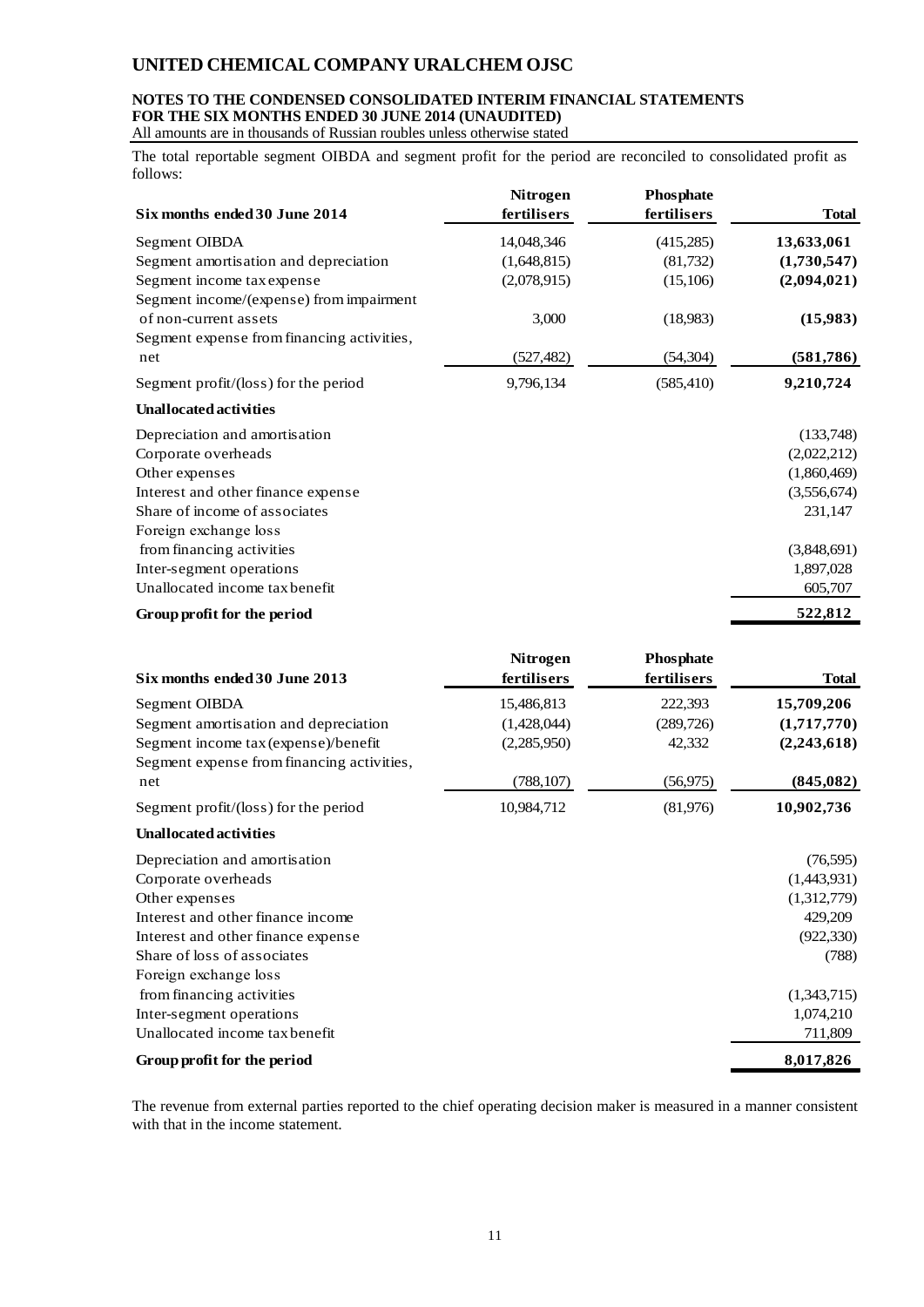#### **NOTES TO THE CONDENSED CONSOLIDATED INTERIM FINANCIAL STATEMENTS FOR THE SIX MONTHS ENDED 30 JUNE 2014 (UNAUDITED)**

All amounts are in thousands of Russian roubles unless otherwise stated

Total reportable segment assets are as follows:

| Total segment assets as at: | <b>Nitrogen</b><br>fertilisers | <b>Phosphate</b><br>fertilisers | <b>Total</b> |
|-----------------------------|--------------------------------|---------------------------------|--------------|
| 30 June 2014                | 49.614.562                     | 3,565,799                       | 53,180,361   |
| 31 December 2013            | 46,800,420                     | 5.157.490                       | 51,957,910   |

The amounts provided to the chief operating decision maker with respect to total assets are measured in a manner consistent with that in the financial statements. These assets are allocated based on the operations of the segment.

Investments in shares (classified as available-for-sale financial assets or investments in associates) held by the Group are not considered to be segment assets but are rather managed at the corporate headquarters by the strategic investment function.

Non-current assets other than financial instruments and deferred tax assets are located primarily in the Russian Federation, the location of the Group's major production facilities. Non-current assets located in other countries, including Cyprus, are not significant.

Information about revenue from sales to external customers attributed to individual countries is not available as the cost to develop it would be excessive. Therefore this information is not disclosed in these condensed consolidated interim financial statements.

## **4. SALES OF GOODS**

| Six months ended 30 June 2014           | <b>Total</b> | <b>Export</b> | <b>Russian</b><br><b>Federation</b> | <b>Other CIS</b><br>countries |
|-----------------------------------------|--------------|---------------|-------------------------------------|-------------------------------|
| <b>Mineral fertilisers</b>              |              |               |                                     |                               |
| Nitrogen based fertilisers              | 22,732,216   | 17,189,520    | 4,946,518                           | 596,178                       |
| Complex fertilisers                     | 3,483,597    | 2,939,476     | 269,530                             | 274,591                       |
| Phosphate based fertilisers             | 758,825      | 289,157       | 309,468                             | 160,200                       |
| <b>Ammonia</b>                          | 5,839,967    | 5,527,969     | 291,409                             | 20,589                        |
| <b>Explosive grade ammonium nitrate</b> | 1,199,649    | 10,092        | 966,270                             | 223,287                       |
| Inorganic acids                         | 402,946      |               | 402,946                             |                               |
| Other chemical products                 | 892,013      | 169,839       | 673,185                             | 48,989                        |
| <b>Total</b>                            | 35,309,213   | 26,126,053    | 7,859,326                           | 1,323,834                     |
| Six months ended 30 June 2013           |              |               |                                     |                               |
| <b>Mineral fertilisers</b>              |              |               |                                     |                               |
| Nitrogen based fertilisers              | 21,391,176   | 15,800,470    | 4,587,556                           | 1,003,150                     |
| Complex fertilisers                     | 4,418,476    | 2,921,056     | 751,075                             | 746,345                       |
| Phosphate based fertilisers             | 4,130,143    | 2,316,790     | 667,867                             | 1,145,486                     |
| <b>Ammonia</b>                          | 6,087,582    | 4,814,826     | 1,191,143                           | 81,613                        |
| <b>Explosive grade ammonium nitrate</b> | 1,319,405    | 83,928        | 1,010,544                           | 224,933                       |
| Inorganic acids                         | 499,643      |               | 499,643                             |                               |
| Other chemical products                 | 852,051      | 214,396       | 619,105                             | 18,550                        |
| <b>Total</b>                            | 38,698,476   | 26,151,466    | 9,326,933                           | 3,220,077                     |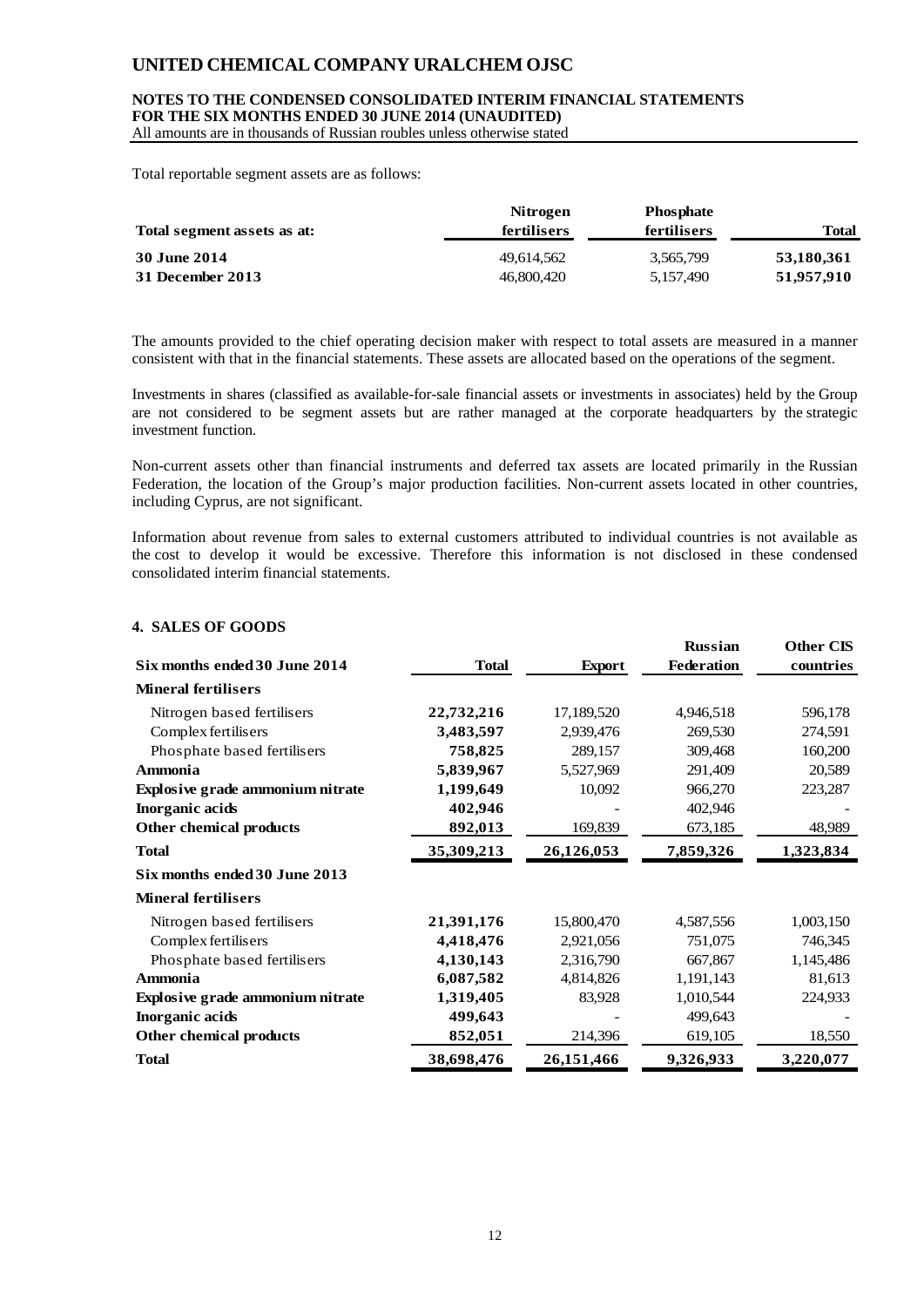## **NOTES TO THE CONDENSED CONSOLIDATED INTERIM FINANCIAL STATEMENTS FOR THE SIX MONTHS ENDED 30 JUNE 2014 (UNAUDITED)**

All amounts are in thousands of Russian roubles unless otherwise stated

| Three months ended 30 June 2014  | <b>Total</b> | <b>Export</b> | <b>Russian</b><br><b>Federation</b> | <b>Other CIS</b><br>countries |
|----------------------------------|--------------|---------------|-------------------------------------|-------------------------------|
| <b>Mineral fertilisers</b>       |              |               |                                     |                               |
| Nitrogen based fertilisers       | 10,253,725   | 7,966,963     | 2,015,265                           | 271,497                       |
| Complex fertilisers              | 1,722,626    | 1,425,849     | 160,348                             | 136,429                       |
| Phosphate based fertilisers      | 156,624      | 31,895        | 99.863                              | 24,866                        |
| Ammonia                          | 3,086,524    | 2,916,682     | 169,842                             |                               |
| Explosive grade ammonium nitrate | 623,556      | 5,582         | 500,558                             | 117,416                       |
| Inorganic acids                  | 188,238      |               | 188,238                             |                               |
| Other chemical products          | 497,509      | 101,405       | 360,944                             | 35,160                        |
| <b>Total</b>                     | 16,528,802   | 12,448,376    | 3,495,058                           | 585,368                       |
| Three months ended 30 June 2013  |              |               |                                     |                               |
| <b>Mineral fertilisers</b>       |              |               |                                     |                               |
| Nitrogen based fertilisers       | 10,517,617   | 8,025,796     | 1,704,025                           | 787,796                       |
| Complex fertilisers              | 2,078,270    | 1,326,088     | 554,190                             | 197,992                       |
| Phosphate based fertilisers      | 1,933,906    | 976,254       | 399,668                             | 557,984                       |
| <b>Ammonia</b>                   | 2,657,232    | 2,146,601     | 475,772                             | 34,859                        |
| Explosive grade ammonium nitrate | 738,160      | 45,471        | 561,947                             | 130,742                       |
| Inorganic acids                  | 254,610      |               | 254,610                             |                               |
| Other chemical products          | 452,973      | 112,465       | 324,025                             | 16,483                        |
| <b>Total</b>                     | 18,632,768   | 12,632,675    | 4,274,237                           | 1,725,856                     |

## **5. COST OF SALES**

|                                          | Six months ended 30 June |            | Three months ended 30 June |           |  |
|------------------------------------------|--------------------------|------------|----------------------------|-----------|--|
|                                          | 2014                     | 2013       | 2014                       | 2013      |  |
| Raw materials, including:                |                          |            |                            |           |  |
| Natural gas                              | 6,976,065                | 6,047,343  | 3,510,744                  | 2,867,984 |  |
| Apatite                                  | 697,162                  | 2,489,599  | 213,632                    | 1,200,721 |  |
| Potassium chloride                       | 325,282                  | 638,206    | 146,156                    | 318,355   |  |
| Sulphur                                  | 38,375                   | 355,261    | 1,085                      | 180,643   |  |
| Other raw materials                      | 1,004,342                | 953,522    | 467,472                    | 479,682   |  |
| Energy and utilities                     | 2,428,320                | 2,382,300  | 1,232,337                  | 1,222,911 |  |
| Staff costs                              | 1,787,626                | 1,922,843  | 844,273                    | 944,269   |  |
| Depreciation                             | 1,321,774                | 1,277,134  | 665,271                    | 624,210   |  |
| Repairs and maintenance                  | 96,679                   | 86,910     | 53,643                     | 44,057    |  |
| Decrease/(increase) in inventory balance |                          |            |                            |           |  |
| of work in progress and finished goods   | 180,612                  | 339,711    | (244,062)                  | (19, 871) |  |
| Other                                    | 481,346                  | 424,531    | 260,327                    | 235,346   |  |
| <b>Total</b>                             | 15,337,583               | 16,917,360 | 7,150,878                  | 8,098,307 |  |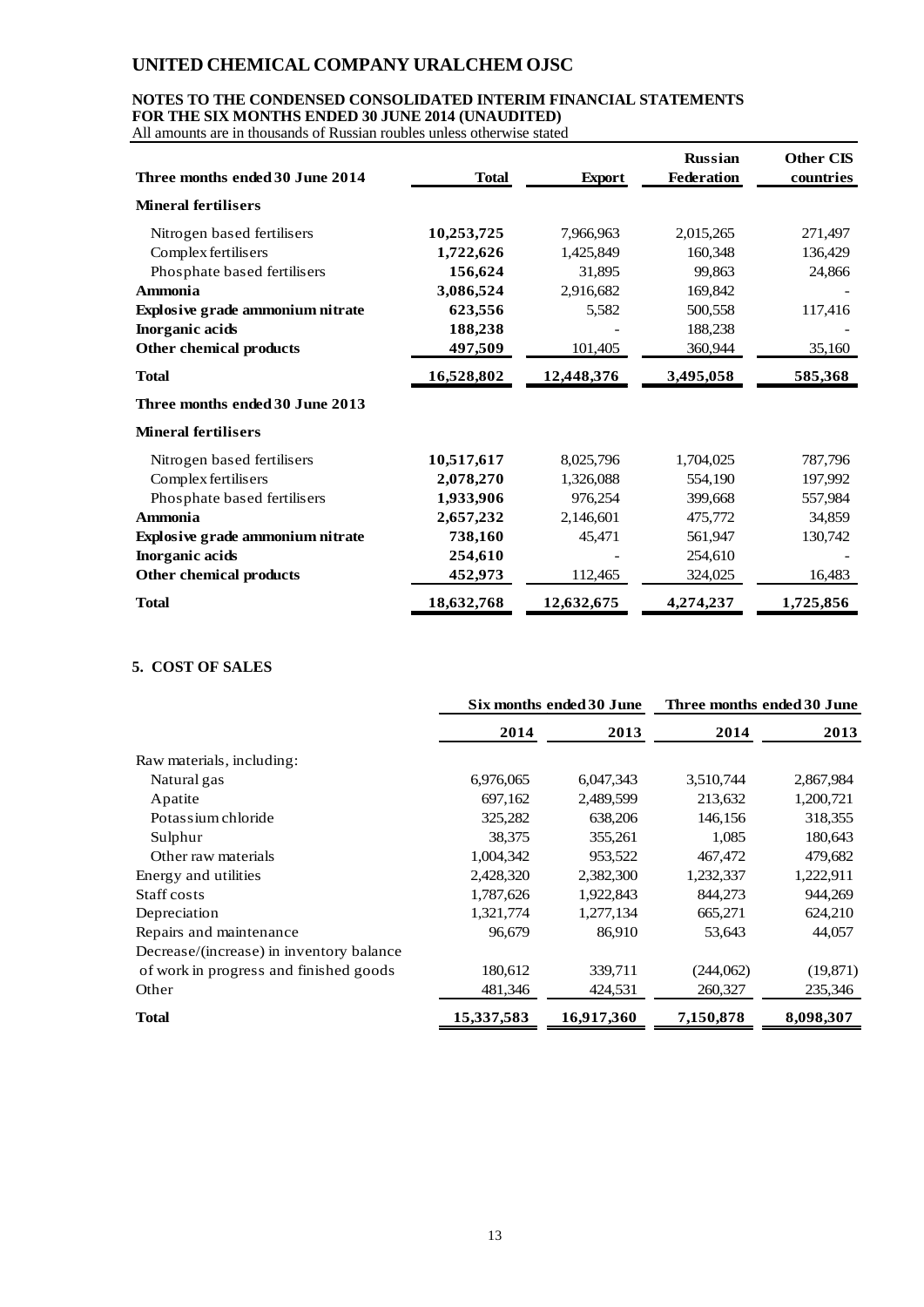## **NOTES TO THE CONDENSED CONSOLIDATED INTERIM FINANCIAL STATEMENTS FOR THE SIX MONTHS ENDED 30 JUNE 2014 (UNAUDITED)**

All amounts are in thousands of Russian roubles unless otherwise stated

## **6. SELLING AND DISTRIBUTION EXPENSES**

|                               | Six months ended 30 June |           | Three months ended 30 June |           |
|-------------------------------|--------------------------|-----------|----------------------------|-----------|
|                               | 2014                     | 2013      | 2014                       | 2013      |
| Transportation, including:    |                          |           |                            |           |
| Railway tariff                | 3,354,604                | 3,573,910 | 1,568,820                  | 1,716,372 |
| Freight and transshipment     | 2,420,761                | 2,450,687 | 1,030,066                  | 1,373,575 |
| Rail cars rent expenses       | 588,166                  | 629,215   | 246,560                    | 279,331   |
| Other transportation expenses | 193,008                  | 307,476   | 98.691                     | 171,482   |
| Staff costs                   | 581,910                  | 515,025   | 274,524                    | 250,371   |
| Depreciation                  | 380,216                  | 367,375   | 190.281                    | 178,476   |
| Advertising and marketing     | 6.475                    | 33,918    | 3,089                      | 19,897    |
| Other                         | 549,269                  | 509.655   | 292,603                    | 222,467   |
| <b>Total</b>                  | 8,074,409                | 8,387,261 | 3,704,634                  | 4,211,971 |

## **7. GENERAL AND ADMINISTRATIVE EXPENSES**

|                                      | Six months ended 30 June |           | Three months ended 30 June |           |
|--------------------------------------|--------------------------|-----------|----------------------------|-----------|
|                                      | 2014                     | 2013      | 2014                       | 2013      |
| Staff costs                          | 1,568,437                | 1,432,855 | 707,305                    | 740,943   |
| Depreciation                         | 113,134                  | 109,313   | 57,126                     | 53,611    |
| Audit, legal and consulting services | 222,360                  | 267,208   | 114,012                    | 164,808   |
| Security                             | 96,605                   | 63,315    | 48,876                     | 33,209    |
| Rent                                 | 69,180                   | 59,965    | 39,683                     | 28,894    |
| Bank charges                         | 23,246                   | 28,569    | 13,134                     | 16,613    |
| Fines and penalties                  | 18,982                   | 12,821    | 6,856                      | 5,883     |
| Other                                | 393,180                  | 436,574   | 221,323                    | 200,892   |
| <b>Total</b>                         | 2,505,124                | 2,410,620 | 1,208,315                  | 1,244,853 |

## **8. PROPERTY, PLANT AND EQUIPMENT**

#### **Acquisitions and disposals**

During the six months ended 30 June 2014, the Group acquired property, plant and equipment with a cost of RUB 2,086,022 (six months ended 30 June 2013: RUB 3,309,059) including machinery, equipment and transport leased under a number of finance lease agreements for the amount of 262,822 (six months ended 30 June 2013: RUB 699,330 ). Acquisitions under finance lease agreements represent a non-cash investing and financing activity which is not reflected in the condensed consolidated statement of cash flows.

As at 30 June 2014, property, plant and equipment included advances paid for acquisition of property, plant and equipment in the amount of RUB 536,814 (31 December 2013: RUB 322,753).

The Group also disposed of certain of its machinery and tools with a carrying amount of RUB 130,868 (six months ended 30 June 2013: RUB 202,615).

#### **Assets pledged as collateral**

As at 30 June 2014, the carrying values of property, plant and equipment pledged to secure loans and borrowings granted to the Group amounted to RUB 3,081,010 (31 December 2013: RUB 3,093,273) (refer to Note 13).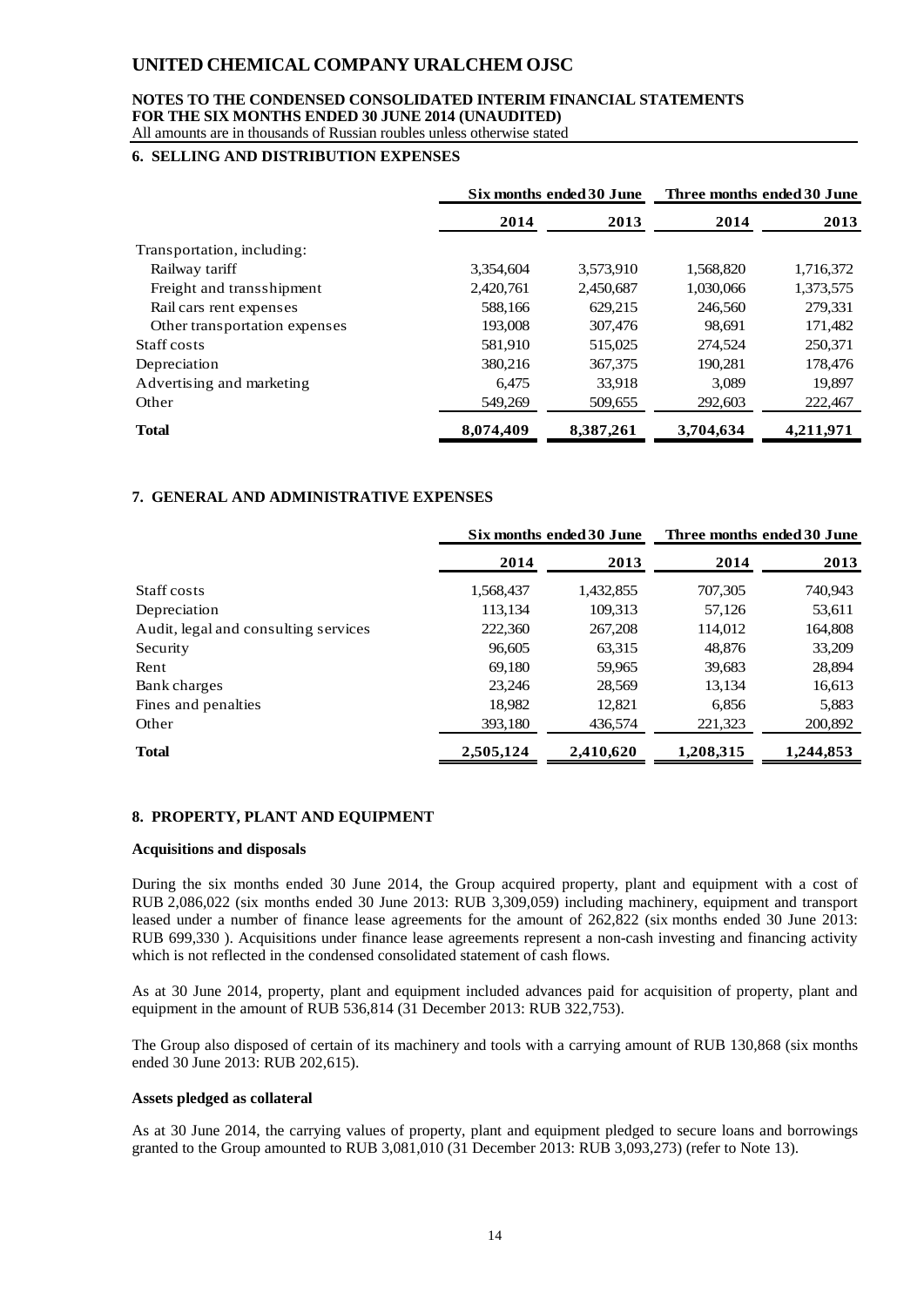## **NOTES TO THE CONDENSED CONSOLIDATED INTERIM FINANCIAL STATEMENTS FOR THE SIX MONTHS ENDED 30 JUNE 2014 (UNAUDITED)**

All amounts are in thousands of Russian roubles unless otherwise stated

## **9. INVESTMENTS IN ASSOCIATES**

|                         |                           |                                              |                     | <b>Effective ownership,</b> $\%$ |
|-------------------------|---------------------------|----------------------------------------------|---------------------|----------------------------------|
| Name of associate       | <b>Principal activity</b> | <b>Principal place of</b><br><b>business</b> | <b>30 June 2014</b> | 31 December<br>2013              |
|                         | Production of mineral     | Perm region,                                 |                     |                                  |
| Uralkali OJSC (i) (iii) | fertilisers               | <b>Russian Federation</b><br>Karelia.        | 19.99               | 19.99                            |
| NPK Karbon-Shungit (ii) | Mining and processing     | <b>Russian Federation</b><br>Moscow region,  | 49.70               | 49.70                            |
| ZhDTsekh (ii)           | Other services            | <b>Russian Federation</b>                    | 50.00               | 50.00                            |

- (i) On 19 December 2013 the Group acquired 19.99% interest in Uralkali OJSC. Although the Group holds less than 20% in the share capital of the company and it has less than 20% of the voting power at shareholder meetings, the Group exercises significant influence by virtue of the presence of its related parties on the board of the directors of the company. The Group is entitled to appoint one or more than one members to the Board of Directors of Uralkali OJSC, depending on the quorum achieved at the Meeting of the shareholders. Members of the Board of Directors are subject to reelection on an annual basis. At 30 June 2014 two out of nine members of the Board of Directors of Uralkali OJSC were related to the Group.
- (ii) Pursuant to a shareholder agreement, the Company has the right to cast 49.7% and 50.0% of the votes at shareholder meetings of NPK Karbon-Shungit and ZhDTsekh respectively. The Company does not have the power to excercise joint control over ZhDTsekh.
- (iii) As at 30 June 2014, the fair value of the Group's interest in Uralkali OJSC, which is listed on the stock exchanges of London and Moscow, was RUB 91,744,331 (31 December 2013: RUB 101,400,333) based on the quoted market prices available, which is a level 1 input in terms of IFRS 13.

Summarized financial information in respect of Uralkali OJSC is set out below. It represents amounts shown in the associate's financial statements prepared in accordance with IFRSs and adjusted by the Group for equity accounting purposes:

|                         | <b>30 June 2014</b> | 31 December 2013 |
|-------------------------|---------------------|------------------|
| Current assets          | 51,229,356          | 58,021,758       |
| Non-current assets      | 867, 148, 367       | 875,874,595      |
| Current liabilities     | (50, 282, 000)      | (70,952,422)     |
| Non-current liabilities | (253, 223, 614)     | (245, 162, 255)  |
| <b>Net assets</b>       | 614,872,109         | 617,781,676      |
|                         |                     | Six months ended |

|                                                         | 30 June 2014 |
|---------------------------------------------------------|--------------|
| Revenue                                                 | 60,371,956   |
| Profit for the period                                   | 1,335,299    |
| Other comprehensive income for the period               | (96,249)     |
| Total comprehensive income for the period               | 1,239,050    |
| Dividends received from the associate during the period | (957, 141)   |
|                                                         |              |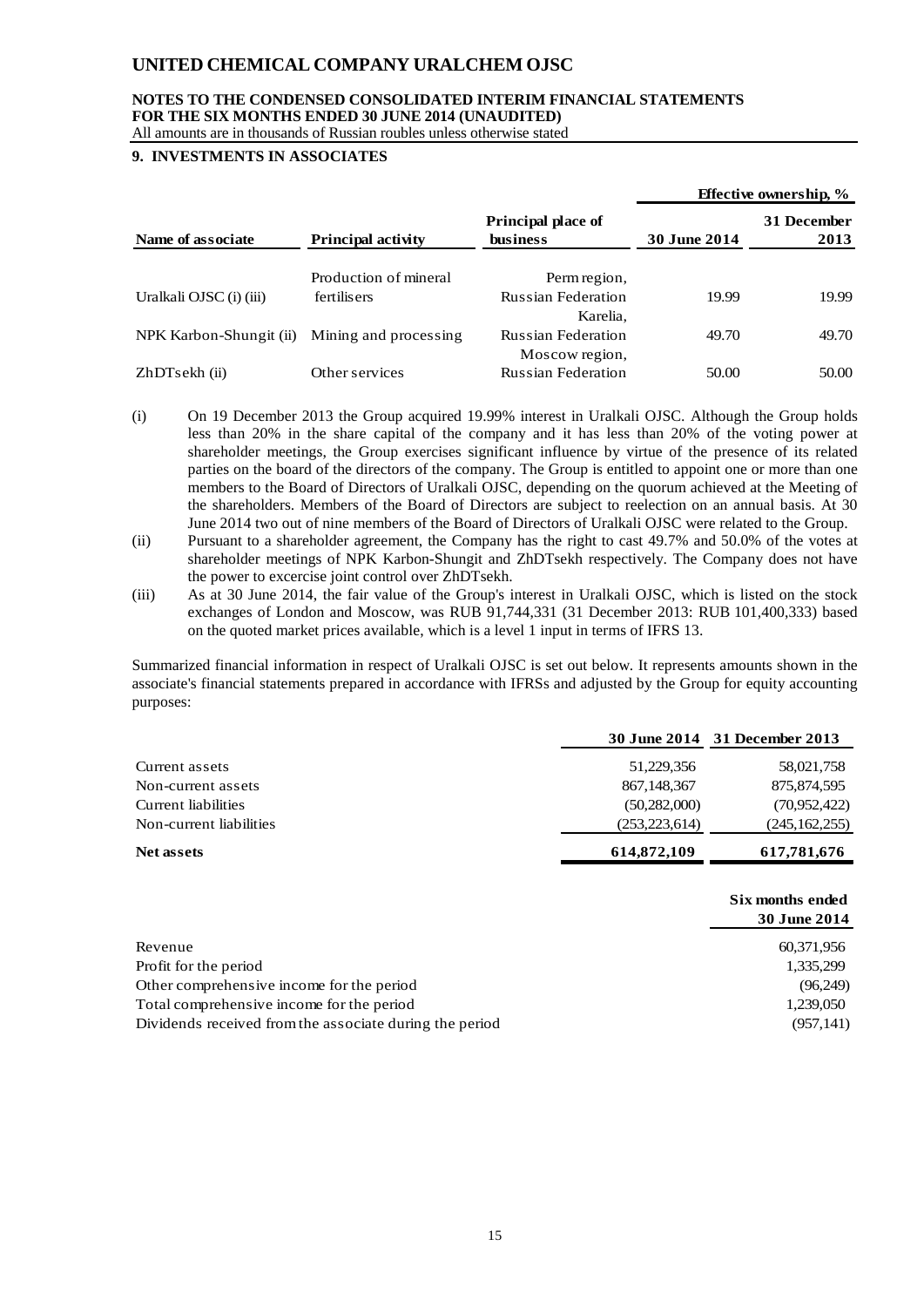## **NOTES TO THE CONDENSED CONSOLIDATED INTERIM FINANCIAL STATEMENTS FOR THE SIX MONTHS ENDED 30 JUNE 2014 (UNAUDITED)**

All amounts are in thousands of Russian roubles unless otherwise stated

Reconciliation of the above summarised financial information to the carrying amount of the interest in Uralkali OJSC recognised in the consolidated financial statements:

|                                                               |             | 30 June 2014 31 December 2013 |
|---------------------------------------------------------------|-------------|-------------------------------|
| Net assets of the associate                                   | 614,872,109 | 617,781,676                   |
| Proportion of the Group's ownership interest in Uralkali OJSC | 122,912,935 | 123,494,557                   |
| Goodwill                                                      | 1,733,851   | 1,733,851                     |
| Other adjustments                                             | (127, 833)  |                               |
| Carrying amount of the Group's interest in Uralkali OJSC      | 124,518,953 | 125,228,408                   |

## **10. INVENTORIES**

|                                                                  | <b>30 June 2014</b> | <b>31 December 2013</b> |
|------------------------------------------------------------------|---------------------|-------------------------|
| Inventories expected to be utilised after<br>twelve months       |                     |                         |
| Catalytic agents                                                 | 887,056             | 899,796                 |
| Other inventories                                                | 125,318             | 132,912                 |
|                                                                  | 1,012,374           | 1,032,708               |
| Inventories expected to be utilised in<br>the next twelve months |                     |                         |
| Finished goods                                                   | 2,426,685           | 2,590,797               |
| Raw materials, net of allowance for obsolescence                 | 1,890,051           | 1,869,229               |
| Work in-progress                                                 | 215,431             | 219,160                 |
| Goods for resale                                                 | 2,519               | 15,291                  |
|                                                                  | 4,534,686           | 4,694,477               |
| <b>Total</b>                                                     | 5,547,060           | 5,727,185               |

During the six months ended 30 June 2014, the Group recognised a write down of RUB 90,056 to reduce the carrying value of inventories to net realisable value (year ended 31 December 2013: RUB 42,512).

At 30 June 2014, raw materials were presented net of an allowance for obsolescence of RUB 141,057 (31 December 2013: RUB 153,314). During the six months ended 30 June 2014, the Group recognised RUB 20,449 (six months ended 30 June 2013: RUB 6,427) and released RUB 32,706 (six months ended 30 June 2013: RUB 4,629) of allowance for obsolescence of raw materials.

## **11. AVAILABLE-FOR-SALE INVESTMENTS**

In April 2014 the Company acquired three additional shares in Open Joint Stock Company Togliattiazot ("Togliattiazot"). Cash consideration on the transaction was RUB 460,687. Thus, at 30 June 2014, available-for-sale investments included a 9.7% investment (2013: 9.3%) in Togliattiazot of RUB 5,584,160 (2013: RUB 5,123,473 ) and other available-for-sale investments of RUB 4,604 (2013: RUB 4,248). The available-for-sale investments are accounted for at cost as their fair value cannot be reliably measured.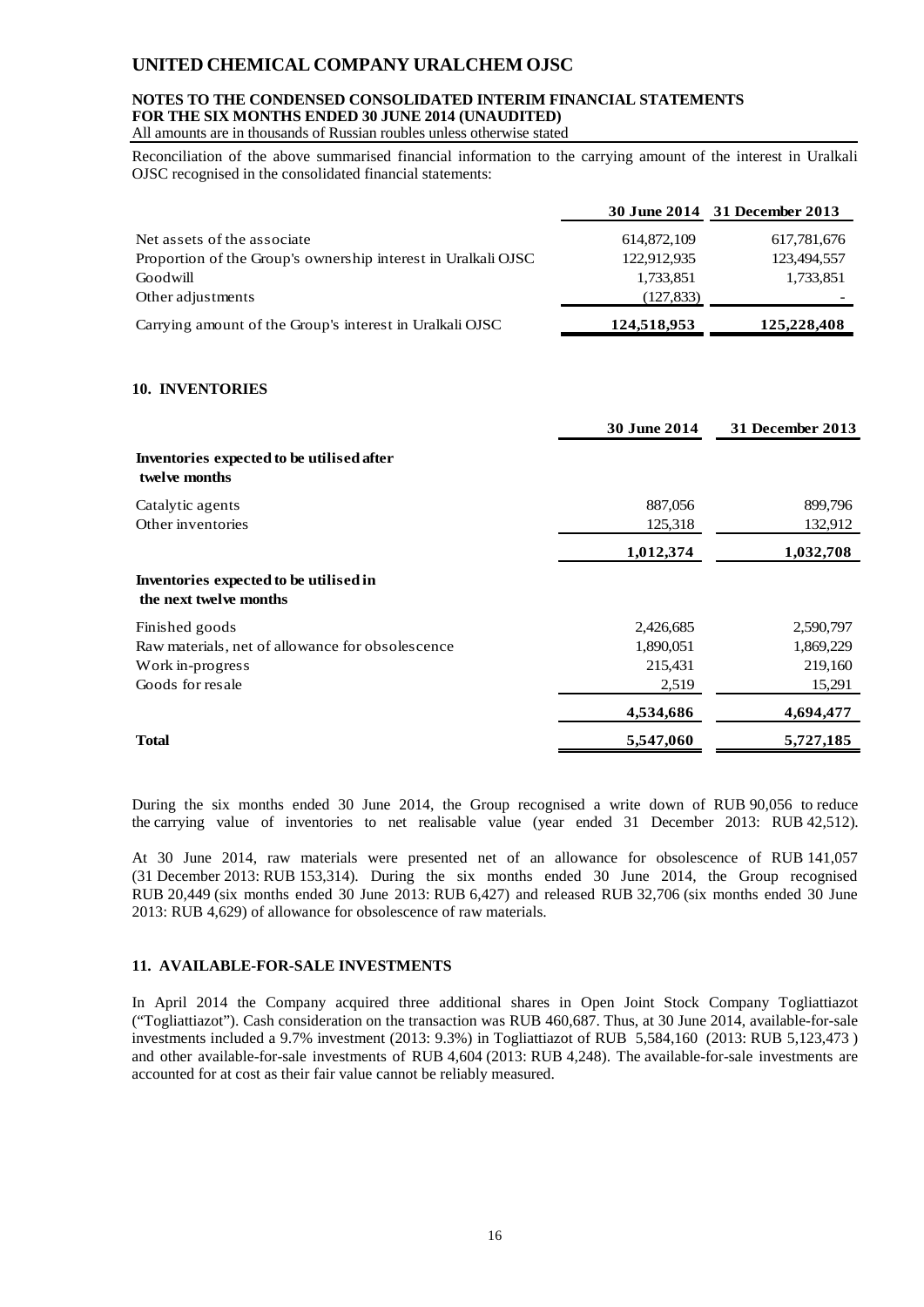## **NOTES TO THE CONDENSED CONSOLIDATED INTERIM FINANCIAL STATEMENTS FOR THE SIX MONTHS ENDED 30 JUNE 2014 (UNAUDITED)**

All amounts are in thousands of Russian roubles unless otherwise stated

#### **12. EQUITY**

Share capital of the Company amounts to RUB 2,000,000 and is divided into 500,000,000 ordinary shares of the nominal value of 4 Russian roubles each.

#### **Dividends**

The statutory financial statements of the Group entities are the basis for the profit distribution and other appropriations.

#### **Earnings per share**

Earnings per share were calculated by dividing net profit attributable to shareholders of the Company for the six months ended 30 June 2014 and 2013 by the weighted average number of ordinary shares in issue during those years.

#### **Share-based payments**

A share-based payment transaction was made as a part of management remuneration based on shareholders' decision (Note 14). Settlements were performed by Uralchem Holding PLC, the shareholder of the Company.

## **13. LOANS AND BORROWINGS**

|                                                                                             | <b>30 June 2014</b> | 31 December 2013 |
|---------------------------------------------------------------------------------------------|---------------------|------------------|
| Loans denominated in USD                                                                    | 153,889,118         | 140,889,789      |
| Loans denominated in EUR                                                                    | 2,070,447           | 8,828,125        |
| Loans denominated in RUR                                                                    | 2,510               | 3,672            |
| <b>Total</b>                                                                                | 155,962,075         | 149,721,586      |
| Less: current portion repayable within twelve<br>months and shown under current liabilities | (20, 542, 798)      | (21, 779, 882)   |
| Long-term portion of loans and borrowings                                                   | 135,419,277         | 127,941,704      |
|                                                                                             |                     |                  |

#### **Loans denominated in USD**

The loans denominated in USD had a weighted average annual interest rate of 4.7% during the six months ended 30 June 2014 (2013: 3.7%) and included the following borrowings:

- RUB 152,205,979 (31 December 2013: RUB 140,889,789) at fixed rates varying from 3.2% to 9.0% (31 December 2013: from 3.0% to 6.0%); and
- RUB 1,683,139 (31 December 2013: nil) at floating rate linked to Libor 3m of 3.2% (31 December 2013: nil) per annum.

The loans denominated in USD are due in the years 2014 to 2020. As at 30 June 2014 USD-denominated loans in the amount of RUB 138,479,003 (31 December 2013: RUB 125,572,210) were secured by 19.99% of Uralkali OJSC's (31 December 2013: 19.99%).

#### **Loans denominated in EUR**

The loans denominated in EUR had a weighted average annual interest rate of 2.3% during the six months ended 30 June 2014 (2013: 4.2%) and included the following borrowings:

• RUB 215,629 at a fixed rate of 3.6% per annum (31 December 2013: RUB 172,671); and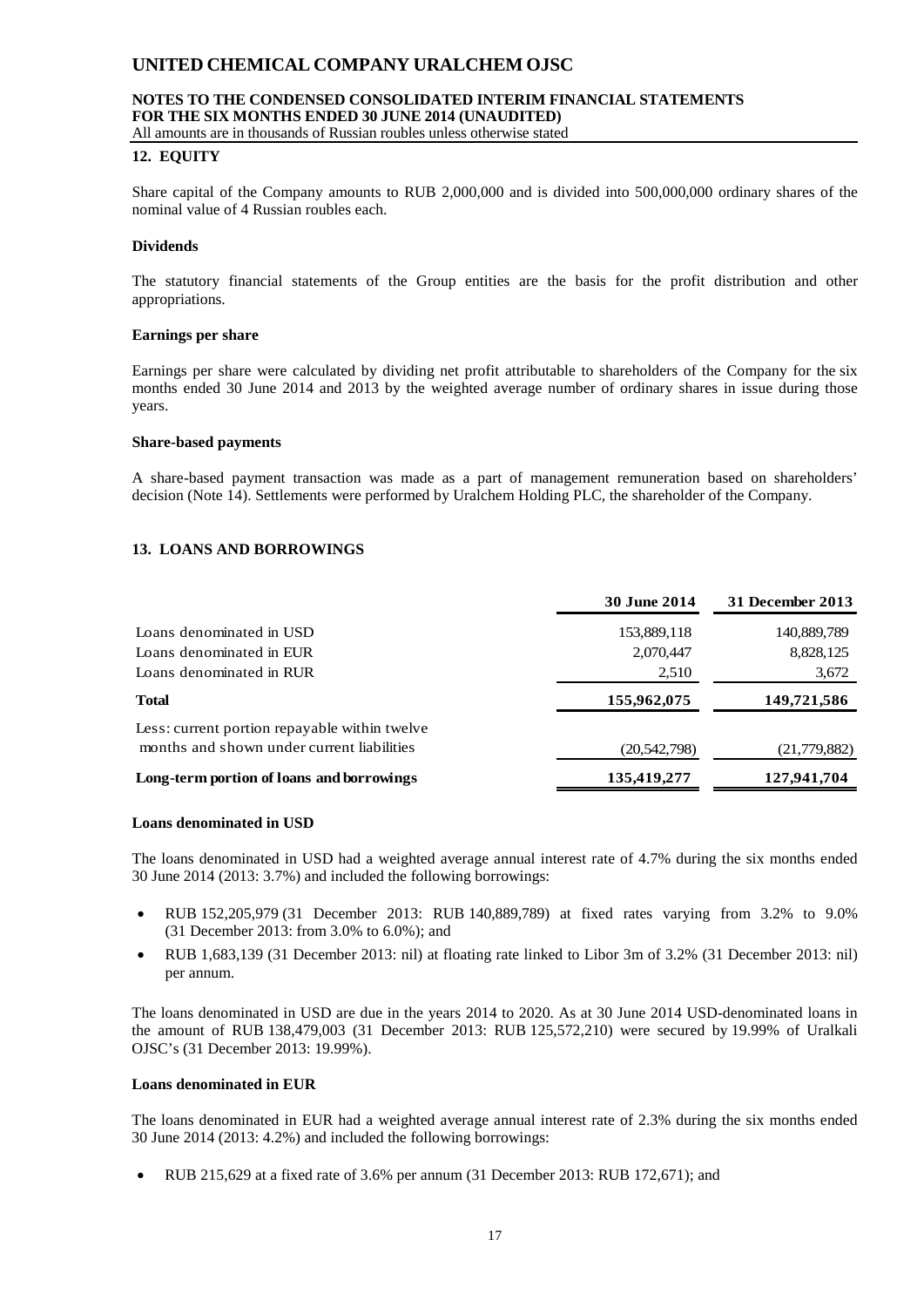#### **NOTES TO THE CONDENSED CONSOLIDATED INTERIM FINANCIAL STATEMENTS FOR THE SIX MONTHS ENDED 30 JUNE 2014 (UNAUDITED)** All amounts are in thousands of Russian roubles unless otherwise stated

• RUB 1,854,818 (31 December 2013: RUB 8,655,454) at floating rates linked to Euribor 3m varying from 3.0% to 3.7% (31 December 2013: from 2.7% to 3.7%) per annum.

In February 2014 the loan payable to Nordea Bank was refinanced with funds obtained under a credit line provided by VTB Capital PLC. The new loan in the amount of RUB 6,920,880, denominated in USD, matures in the year 2020, with the first repayment scheduled during December 2015. The interest rate is fixed at 4.65% per annum. Commission under the agreement was RUB 69,457.

As at 30 June 2014, EUR-denominated loans in the amount of RUB 1,854,818 (31 December 2013: RUB 1,933,839) were secured by 51.0% of SIA Riga Fertilisers Terminal's shares (31 December 2013: 51.0%) and certain property, plant and equipment.

Total loans and borrowings were repayable as follows:

|                                                      | <b>30 June 2014</b> | 31 December 2013 |
|------------------------------------------------------|---------------------|------------------|
| Due within three months                              | 17,863,973          | 19,777,295       |
| Due from three to six months                         | 56,125              | 55,454           |
| Due from six to twelve months                        | 2,622,700           | 1,947,133        |
| Total current portion repayable within twelve months | 20,542,798          | 21,779,882       |
| Due in the second year                               | 2,234,135           | 2,910,909        |
| Due in the third year                                | 3,444,008           | 2,397,234        |
| Due in the fourth year                               | 5,445,786           | 3,949,779        |
| Due in the fifth year                                | 7,289,948           | 6,119,950        |
| Due thereafter                                       | 117,005,400         | 112,563,832      |
| Total long-term portion of loans and borrowings      | 135,419,277         | 127,941,704      |

As at 30 June 2014, the Group's bank loans were subject to restrictive covenants, including but not limited to:

- negative pledge for shares and property pledges;
- limits for material sale of assets and payment of dividends;
- limits for acquisitions of any companies or any shares or securities;
- limits for merger, consolidation or corporate reconstructions;
- limits for loans and quarantines given;
- set-up limits for the amount of cash collections of certain Group subsidiaries that have to be transferred to the accounts at defined banks;
- set-up limits for the annualised "debt and net debt/EBITDA" ratio and other financial covenants.

All loan agreements have acceleration clauses, allowing creditors to increase interest rates and to request early repayment of outstanding amounts in case of non-compliance with these covenants.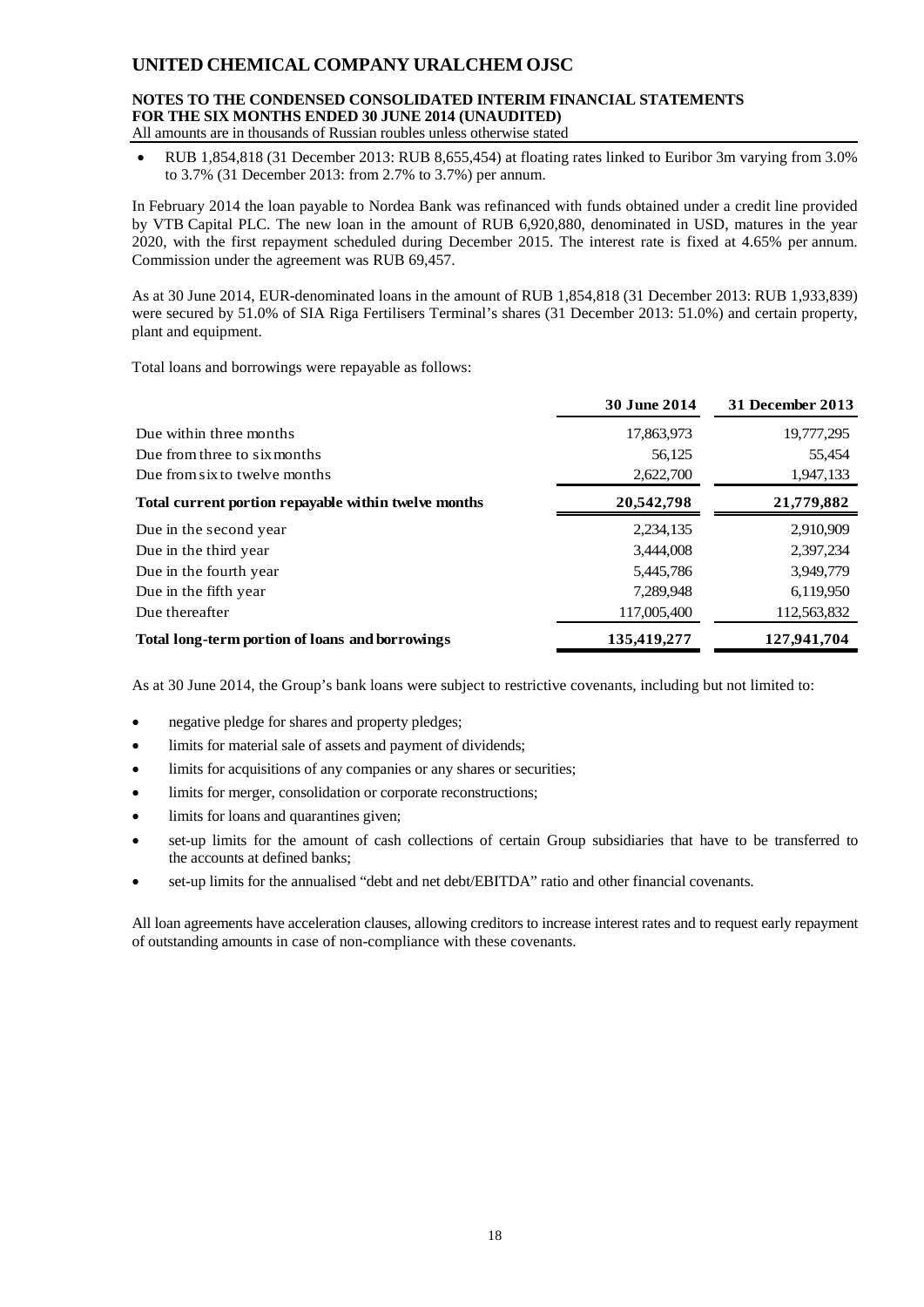## **NOTES TO THE CONDENSED CONSOLIDATED INTERIM FINANCIAL STATEMENTS FOR THE SIX MONTHS ENDED 30 JUNE 2014 (UNAUDITED)**

## All amounts are in thousands of Russian roubles unless otherwise stated

## **14. RELATED PARTIES TRANSACTIONS AND OUTSTANDING BALANCES**

Related parties include shareholders, entities under common ownership and control with the Group and members of key management personnel. The Group enters into transactions with related parties in the ordinary course of business for the purchase and sale of goods and services and in relation to the provision of financing arrangements to and from its parent company or entities under common ownership and control.

The Group had the following outstanding balances with related parties:

|                                             | <b>30 June 2014</b> | 31 December 2013 |
|---------------------------------------------|---------------------|------------------|
| <b>Parent company</b>                       |                     |                  |
| Other receivables                           | 67                  | 553,500          |
| Loans and borrowings                        | (1,971,483)         | (2,321,742)      |
| Dividends payable                           |                     | (3,475,000)      |
| Entities under common ownership and control |                     |                  |
| Long-term trade and other receivable        |                     |                  |
| Trade and other receivables                 | 1,111,187           | 185,573          |
| Advances paid and prepaid expenses          |                     | 65.921           |

The Group entered into the following transactions with related parties:

|                                             | Six months ended<br><b>30 June 2014</b> | Six months ended<br><b>30 June 2013</b> |
|---------------------------------------------|-----------------------------------------|-----------------------------------------|
| <b>Parent company</b>                       |                                         |                                         |
| Interest income                             |                                         | 11,042                                  |
| Interest expense                            | (69,040)                                | (55,588)                                |
| Entities under common ownership and control |                                         |                                         |
| Sales of goods and services                 | 941.716                                 | 832,063                                 |
| Purchases of goods and services             | (547,606)                               | (208, 221)                              |
| Other income, net                           | 4,776                                   | 2,832                                   |

## **Transactions with related parties**

#### *Sale and purchases of goods*

Sales of goods to related parties were made on market terms. Sales of services, which mainly consisted of sales of electricity and heat energy, were made at prices established by the Federal Utility Committee, a government regulator responsible for establishing and monitoring the prices on the utility market in the Russian Federation.

Purchases from related parties which primarily included purchases of raw materials for production of nitrogen fertilisers were made at market prices plus an insignificant premium of 1.0% to 2.0% as reimbursement for operating expenses of those entities.

#### *Dividends paid to shareholders*

During the six months ended 30 June 2014 the Group settled its liability to pay out dividends in the amount of RUB 3,475,000.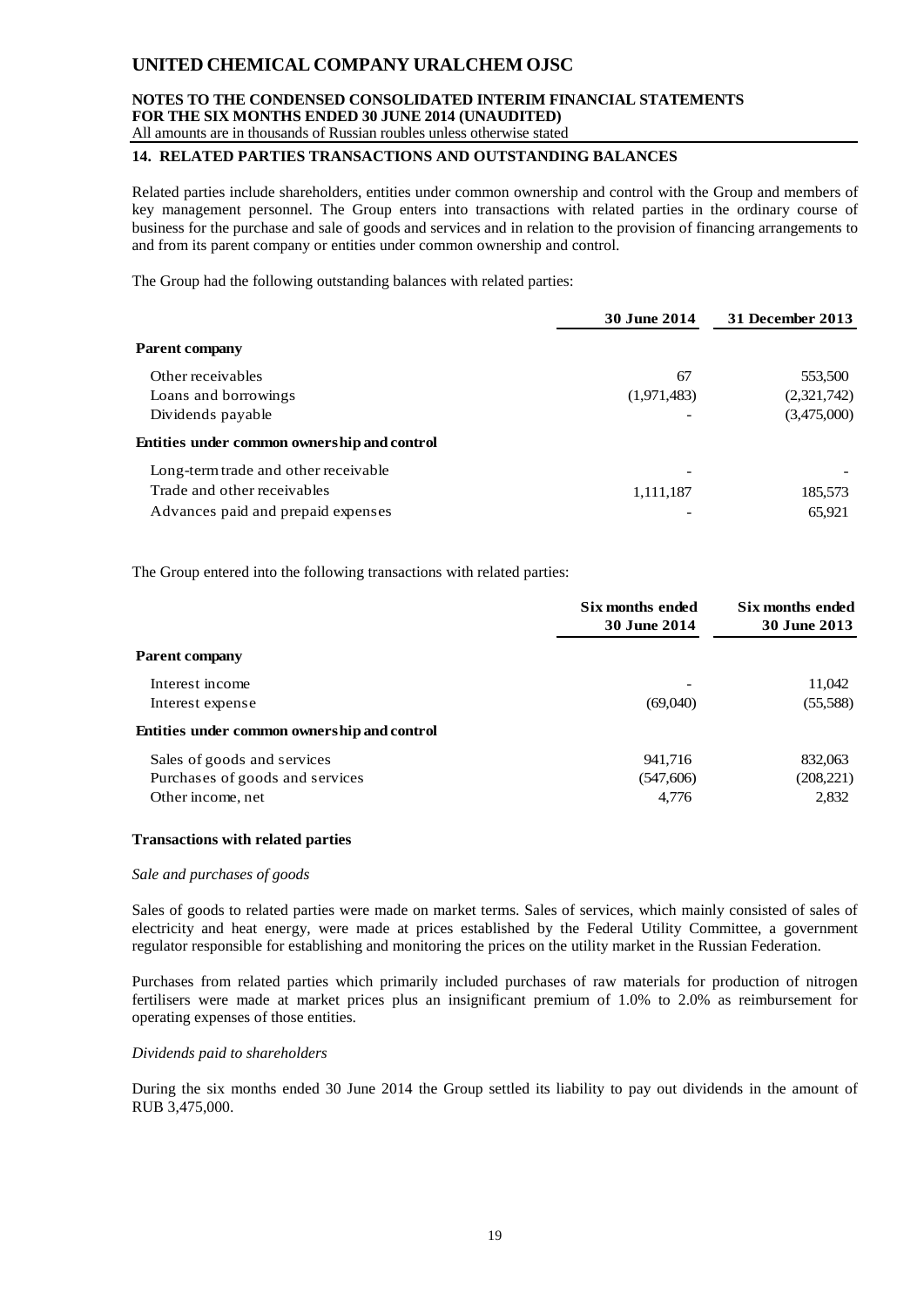## **NOTES TO THE CONDENSED CONSOLIDATED INTERIM FINANCIAL STATEMENTS FOR THE SIX MONTHS ENDED 30 JUNE 2014 (UNAUDITED)**

All amounts are in thousands of Russian roubles unless otherwise stated

*Dividends received from associated company*

On 9 June 2014, it was resolved by the shareholders meeting of Uralkali OJSC to approve payment of a final dividend for the year 2013 of 1.63/8.15 RUB per one Ordinary Share/GDR. The total amount of dividends payable to the Company is RUB 957,141, including withholding tax of RUB 86,143. As at 30 June 2014, dividends of RUB 870,998 remained outstanding.

#### **Compensation of key management personnel**

The compensation of key management personnel of the Group for the six months ended 30 June 2014 comprised salaries and cash bonuses in the amount of RUB 166,149 (six months ended 30 June 2013: RUB 208,808), including social taxes in the amount of RUB 14,565 (six months ended 30 June 2013: RUB 19,985) and share-based payment to management in the amount of RUB 63,485 (six months ended 30 June 2013: RUB 99,161).

## **15. COMMITMENTS AND CONTINGENCIES**

#### **Purchase of natural gas**

In December 2012, the Group entered into binding purchase agreements with Gazprom and Novatek, to purchase defined volumes of natural gas.

Future minimum costs under non-cancellable purchase agreements were as follows:

|                            | <b>30 June 2014</b> | 31 December 2013 |
|----------------------------|---------------------|------------------|
| Due in one year            | 15,355,074          | 15,578,809       |
| Due from two to five years | 33.944.988          | 41,215,039       |
| <b>Total</b>               | 49,300,062          | 56,793,848       |

## **Capital commitments**

As at 30 June 2014, the Group's contractual capital commitments for the acquisition of property, plant and equipment amounted to RUB 535,485 (31 December 2013: RUB 479,572).

#### **Operating leases: Group as a lessee**

The Group leases certain machinery, equipment and office premises. The respective lease agreements have an average life of one to five years with no renewal option at the end of the lease term.

Future minimum rental expenses under non-cancellable operating leases were as follows:

|                            | 30 June 2014 | 31 December 2013 |
|----------------------------|--------------|------------------|
| Due in one year            | 311,273      | 1,164,242        |
| Due from two to five years | 1,001,499    | 664,123          |
| <b>Total</b>               | 1,312,772    | 1,828,365        |
|                            |              |                  |

#### **Litigation**

The Group has a number of claims and litigations relating to sales and purchases. Management believes that none of these claims, individually or in aggregate, will have a material adverse impact on the Group.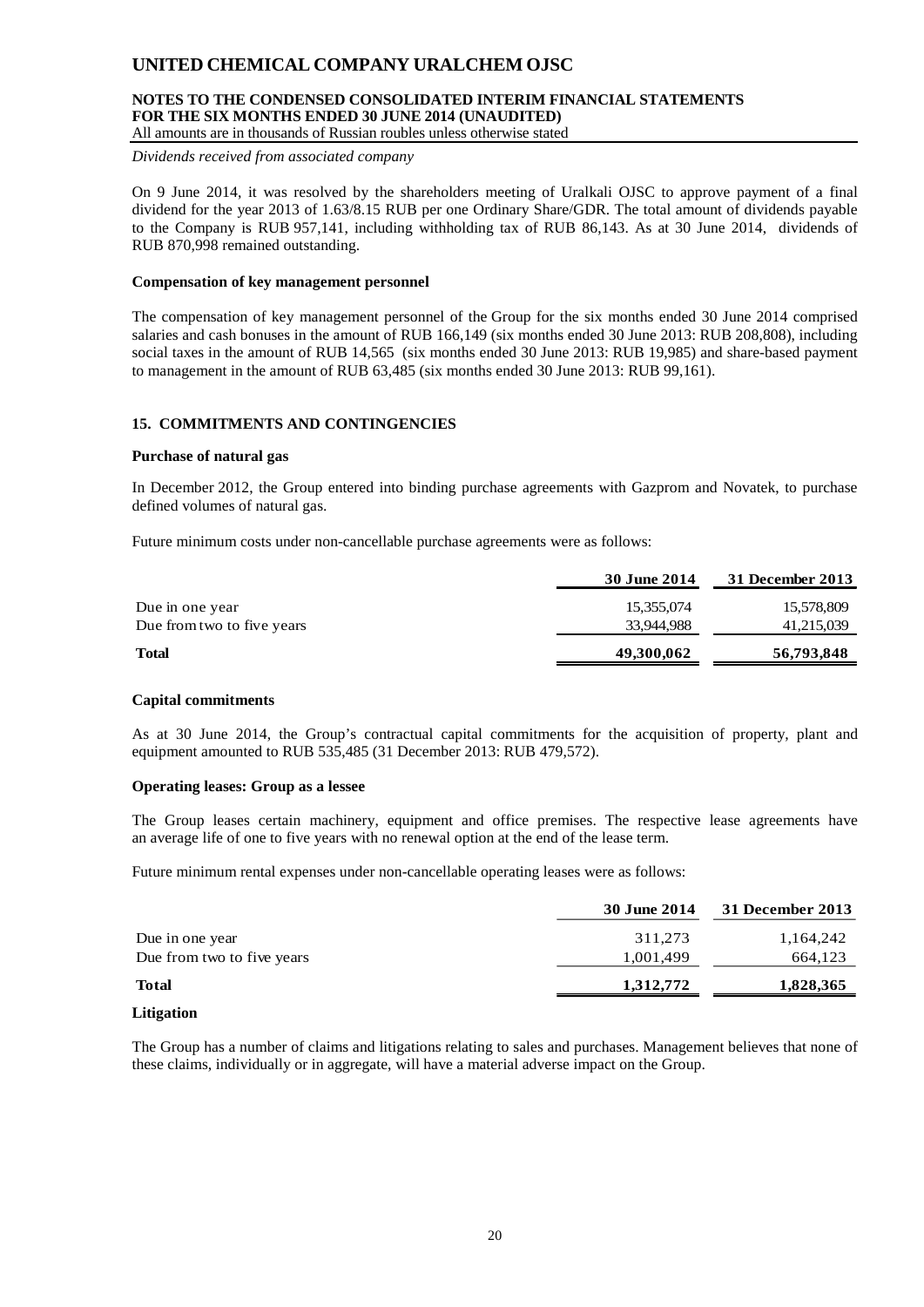## **NOTES TO THE CONDENSED CONSOLIDATED INTERIM FINANCIAL STATEMENTS FOR THE SIX MONTHS ENDED 30 JUNE 2014 (UNAUDITED)**

All amounts are in thousands of Russian roubles unless otherwise stated

#### **Taxation contingencies in the Russian Federation**

The Russian Federation currently has a number of laws related to various taxes imposed by both federal and regional governmental authorities, including VAT, corporate income tax, social taxes and other. Laws related to these taxes have not been in force for significant periods, in contrast to more developed market economies; therefore, the government's implementation of these regulations is often inconsistent or nonexistent. Accordingly, few precedents with regard to tax rulings have been established. Tax declarations, together with other legal compliance areas (for example, customs and currency control matters), are subject to review and investigation by a number of authorities, which are enabled by law to impose severe fines, penalties and interest charges. These facts create tax risks in Russia that are more significant than typically found in countries with more developed tax systems. Generally, tax declarations remain open and subject to inspection for a period of six years following the tax year.

While management believes that it has adequately provided for tax liabilities based on its interpretation of current and previous legislation, the risk remains that tax authorities in the Russian Federation could take different positions with regard to interpretive issues. This uncertainty may expose the Group to additional taxation, fines and penalties that could be significant.

#### **Environmental matters**

The Group is subject to extensive federal, state and local environmental controls and regulations in the regions of the Russian Federation in which it operates. The Group's operations involve the discharge of materials, contaminants and waste water into the environment that could potentially impact on flora and fauna, and give rise to other environmental concerns.

The Group's management believes that its production facilities are in compliance with all current existing environmental legislation in the regions in which it operates. However, environmental laws and regulations continue to evolve.

The Group is unable to predict the timing or extent to which those laws and regulations may change. Such change, if it occurs, may require that the Group modernise technology and upgrade production equipment to meet more stringent standards.

Management of the Group regularly reassesses environmental obligations related to its operations. Estimates are based on management's understanding of current legal requirements and the terms of licence agreements. Should the requirements of applicable environmental legislation change or be clarified and amended, the Group may incur additional environmental obligations.

## **Russian Federation risk**

Emerging markets such as Russian Federation are subject to different risks than more developed markets, including economic, political and social, and legal and legislative risks. Laws and regulations affecting businesses in Russian Federation continue to change rapidly, tax and regulatory frameworks are subject to varying interpretations. The future economic direction of Russian Federation is heavily influenced by the fiscal and monetary policies adopted by the government, together with developments in the legal, regulatory, and political environment.

Russia produces and exports large volumes of oil and gas, its economy is particularly sensitive to the price of oil and gas on the world market.

Starting from March 2014, sanctions have been imposed in several packages by the U.S. and E.U. on certain Russian officials, businessmen and companies. In addition, in April 2014 credit agency Standard & Poor's downgraded Russia's long-term foreign currency sovereign rating from BBB to BBB- with a negative outlook. Previously, Fitch credit agency has also revised Russia's creditworthiness outlook from stable to negative. These events, including official sanctions, particularly if further extended, may adversely affect the Russian economy through reduced access of the Russian businesses to international capital and export markets, capital flight, weakening of the Rouble and other negative economic consequences. The impact of these developments on the operations and financial position of the Company is at this stage difficult to predict.